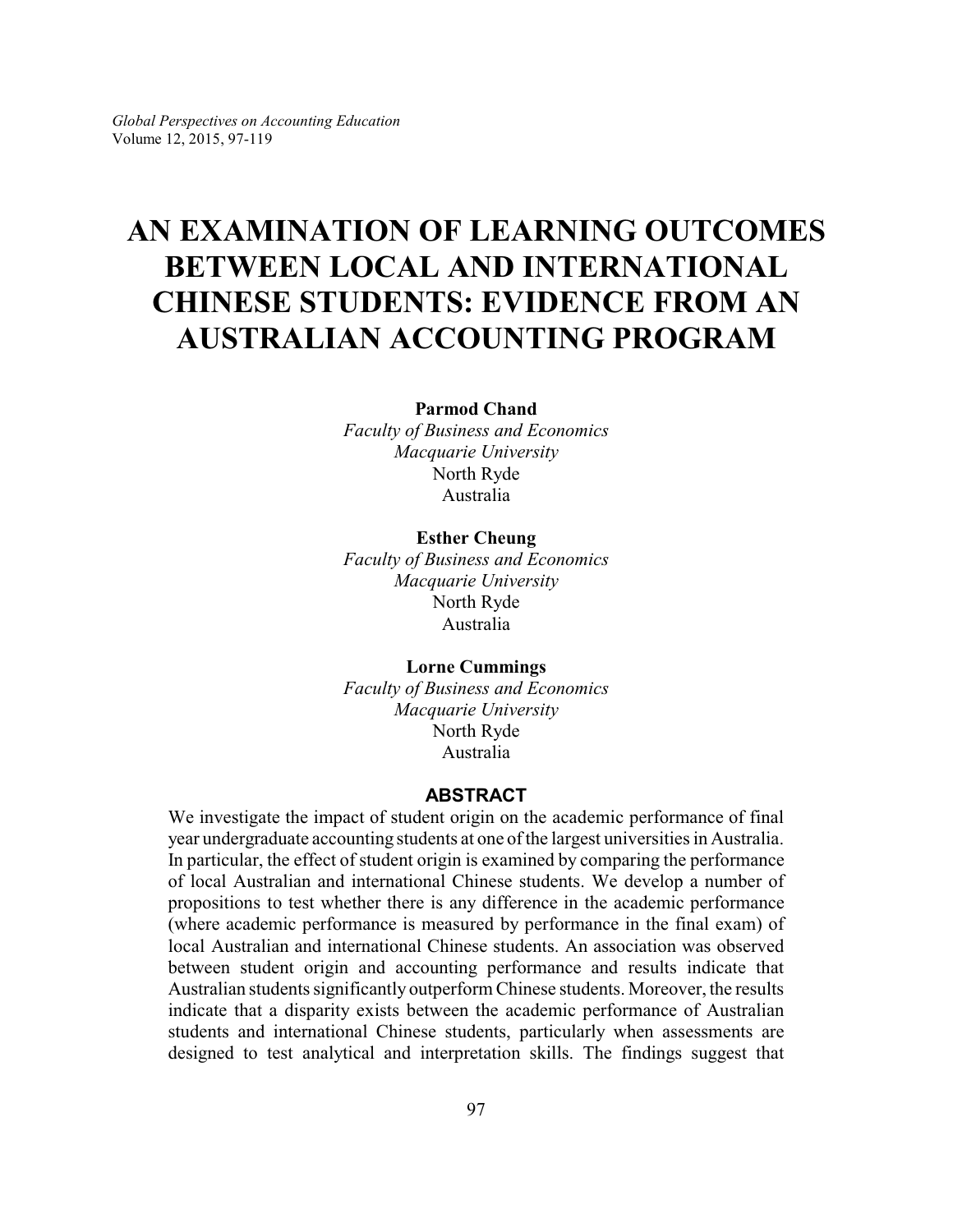international students need to be provided with appropriate academic support so that they are able to acculturate to their new learning environment and improve their academic performance.

**Keywords:** tertiary students, performance, national background, education

**Data availability:** Data and the research instrument can be obtained from the first author

# **INTRODUCTION**

This study is motivated by inconsistent and inconclusive prior evidence on the determinants of the academic performance of local and international accounting students (see Ramburuth and Tani, 2009; Rankin et al., 2003). We his study is motivated by inconsistent and inconclusive prior evidence on the determinants of the academic performance of local and international accounting students (see Ramburuth **1** and Tani, 2009; Rankin et al., 2003). We investigate the impact of student origin on the universities in Australia. The effect of student origin is examined by comparing the performance of local Australian and international Chinese students. A number of propositions are developed to test whether there is any difference in the academic performance (where academic performance is measured by performance in the final exam) of local Australian and international Chinese students.

A number of studies have examined how international students from diverse backgrounds acculturate to their new learning environments and how they perform (see Ramburuth and Tani, 2009 for a review of these studies). As far as the academic performances of international Chinese students are concerned, the findings are somewhat mixed. For example, some researchers, including Phillips (1990), have pointed out that Asian education systems may be utilizing "surface" and noncritical approaches to learning while in Australian or Western education systems, more reflective and analytic approaches to learning and teaching are used. Biggs (1996) refuted such claims, however, labeling them as "stereotyping" and providing evidence of the high-academic achievements of Asian students in their home-countries and abroad. Others have argued that Chinese students are not surface learners, but are positioned on a continuum between deep and surface learning poles (Kember, 1996, 2000; Leung et al., 2008).

In the present paper, we provide a more thorough investigation of the performance of local and international accounting students. To provide a greater insight into the academic achievements of Australian and Chinese students, we assess their performance across four groups of exam questions (recall-based and application-based theory questions and recall-based and applicationbased practical questions). Answering recall-based questions requires students to mostly "recall" from their memory, whereas answering application-based questions entails a high level of conceptual and evaluation skill where principles and theories must be remembered and applied (Hwang et al., 2005, 2008). The results of this study are intended to determine whether Asian students are utilizing surface and non-critical approaches to learning, or more reflective and analytical approaches to learning to achieve better academic performance. A surface approach requires placing emphasis only on accounting procedure and technical skill, whereas a deep approach entails a high level of conceptual and evaluation skill (Wong and Chia, 1996). It is expected that the level of academic performance between the Australian and Chinese students may differ because of differences in cultural and educational backgrounds, learning approaches, and student language skills.

Prior studies suggest that the performance of local and international students may differ significantly as a result of many factors (Niles, 1995; Ramburuth, 2000). Differences in academic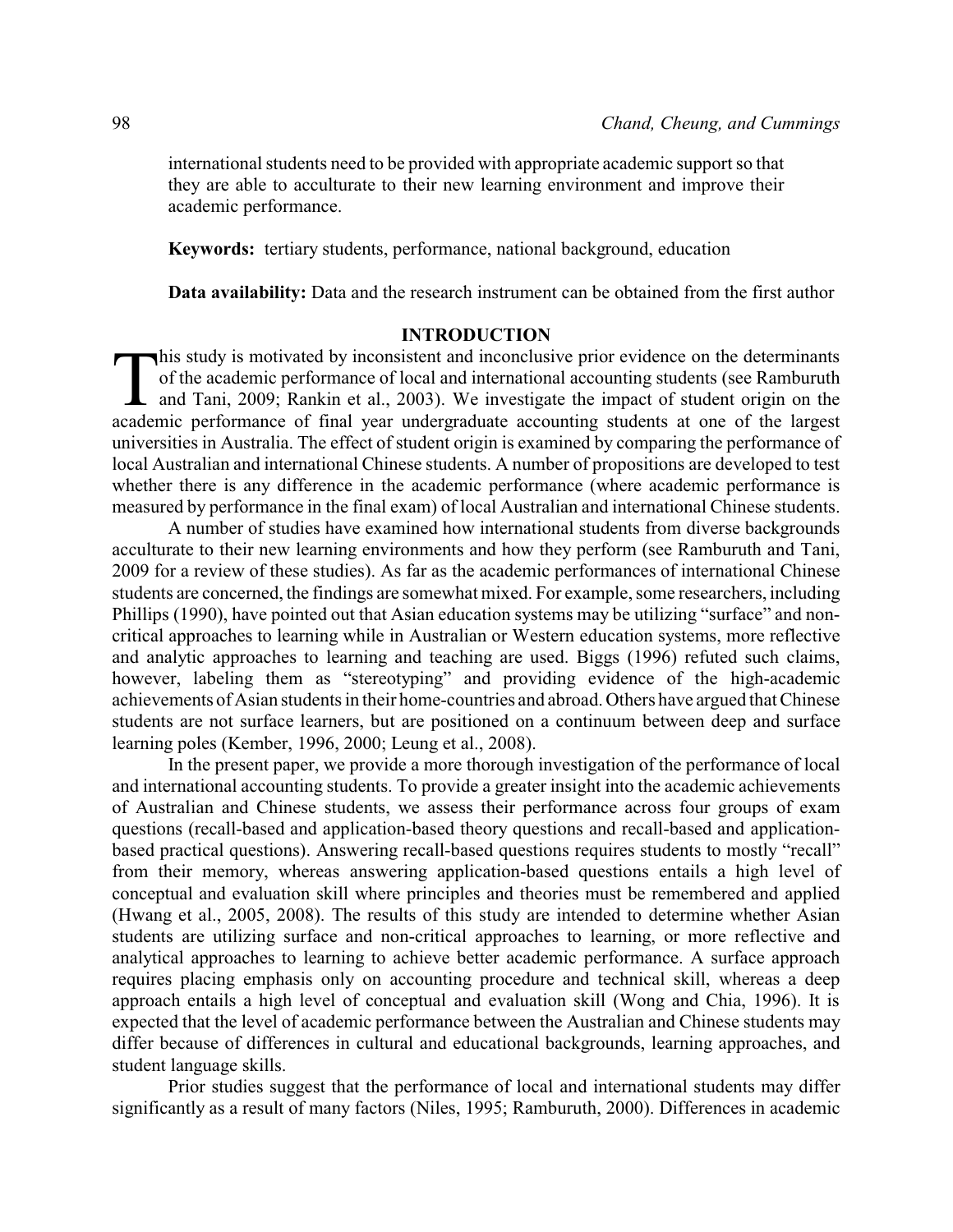performance between local and international students may be caused by the inability of international students to quickly adapt to a foreign environment (Gao, 2008). A number of prior studies have also found significant relationships between the type of approaches to learning adopted by students and their academic performance (Booth et al., 1999; Davidson, 2002; Eley, 1992). Most of these studies, including Eley (1992) and Booth et al. (1999), have found significant correlation between surface approaches to learning and lower academic grades, and between deep approaches to learning and higher academic grades. We argue that the pre-tertiary educational background of students, which incorporates the effects of national culture, learning approaches and language skills of the students, may have an impact on their academic performance.

Whilst the need to develop appropriate accounting skills has contributed to the internationalization of university education, accounting educators must ensure that students from different national backgrounds are able to develop their critical thinking, analytical and judgment skills. This is because international accounting standards contain broad principles, the function of which is to guide judgments made in practice. As the emphasis on judgment increases, one potential implication for accounting education is the need to develop the required judgment skills within the accounting education programme (Schipper, 2003. p. 61).

Although a number of prior studies have provided tentative evidence that Chinese students perform well in factual recollection questions and marginally in reasoning and analytical types of questions (cited in Chan, 1999), it is uncertain whether this difference still exists in their final year of tertiary education. It is expected that international Chinese students in their final year of study should have attained a level of familiarity with the Australian learning style: hence, their analytical and interpretation skills should be better developed. Prior studies have provided limited evidence on the performance of Chinese students in both recall-based and application-based theory and practical questions.

This paper provides valuable insights into the academic performances of international students, which is an important area of research as Western universities have a significant percentage of foreign students (IDP Education Australia, 2011; Ramburuth and Tani, 2009).<sup>1</sup> It is imperative for Australian educators to consider the teaching effectiveness and teaching efficiency issues in their respective accounting programs, so the learning outcomes of Chinese students, and those of students from other countries, can be improved.

An association was observed between student origin and accounting performance, and results indicate that Australian students significantly outperform Chinese students. Moreover, differences in final exam performance are greater in theory-based questions than in practical-based questions, and likewise in application-based questions than in recall-based questions. The results indicate that there is disparity between the academic performance of Australian and international Chinese students, particularly when assessments are designed to test analytical and interpretation skills. The findings suggest that international students need to be provided with appropriate academic support so that they are able to acculturate to their new learning environment and improve their academic performance.

The remainder of the paper is organized as follows. The second section discusses the relevant theoretical basis for the study and formulates the research hypotheses. Section three outlines the

<sup>&</sup>lt;sup>1</sup>For example, international students from non-English speaking backgrounds, such as China, are traveling to western Anglo-Saxon countries to access higher education (see IDP Education Australia, 2011).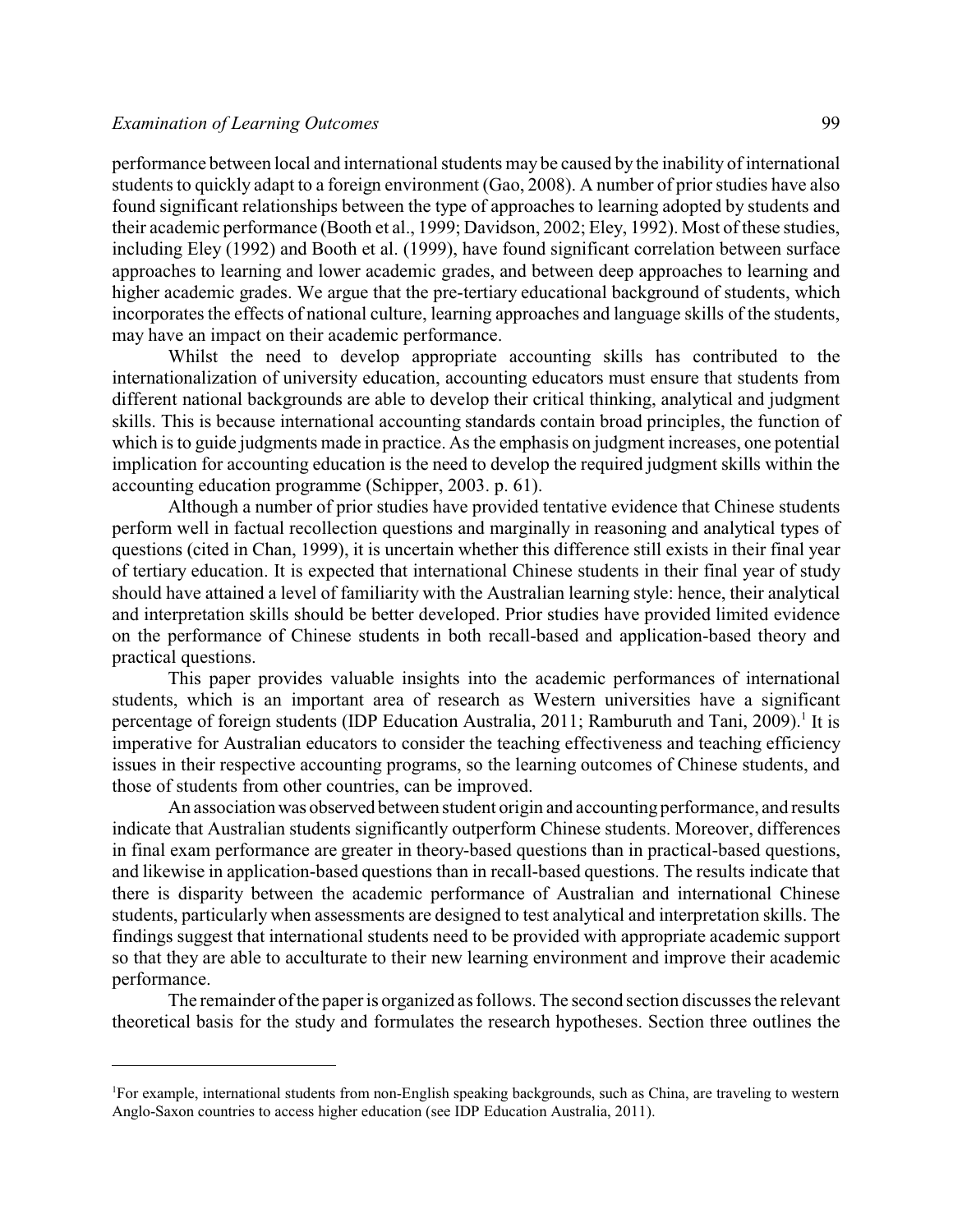research methods, followed by the results and discussion in section four. The final section covers the conclusion and implications of the study.

#### **THEORY AND HYPOTHESES DEVELOPMENT**

#### **Background**

It is well understood that both education and academic accomplishments are viewed as an essential "path to employment" and advancement (Gao, 2008; Hess et al., 1987. p. 180). Individuals with stronger academic performance have better job opportunities and higher bargaining power with respect to employment. This is because, amongst other things, employers often rely on an individual's academic achievements when selecting and rewarding employees. Consequently, tertiary students have an incentive to perform to the best of their abilities whilst undertaking their university education. However, it is reasonable to expect differences in the levels of academic achievement among university students. Apart from factors such as effort, natural ability, subject interest and cultural background, the adoption of different learning approaches has been found to have a significant impact on the academic performance of students.

The two most recognized learning approaches are deep learning and surface learning. Students who adopt a deep learning approach seek out the inherent meaning of a subject because of genuine interest, as well as their intrinsic motivation for academic tasks. Such students better engage in the learning process by relating these tasks to their "own experience" (Gow et al., 1994; Kember, 1996. p. 342). They seldom memorize learning materials because the purpose of memorization is viewed as an "unintentional by-product" that mainly assists with learning and understanding concepts (Kember, 1996. p. 343).

Surface learners, on the other hand, tend to memorize without the intention of understanding, which is known as "rote memorization" (Marton et al., 2005). That is, they attempt to memorize concepts by material replication. Their strategy is to focus on learning materials from the syllabus because the "fear of failure in tests" and examinations is the major motivation to study (Gow et al., 1994. p. 118). Students consider obtaining "paper qualifications" as a demand to be met and thus have minimal personal attachment to academic tasks (Gow et al., 1994; Kember, 1996). The two learning approaches are widely divergent and are at opposite ends of a continuum. Overall, Ramburuth and Mladenovic (2004. p. 512) summarize the generalizations that have emerged from students' approaches to learning as follows: (a) "the outcomes of a deep approach to learning are more consistent with the goals of higher education"; (b) "the outcomes of a surface approach to learning are highly incompatible with the goals of higher education"; and (c) "deep approaches are related to higher quality outcomes and better grades".

The selection of one learning approach over another may be influenced by country-specific factors such as prevalent cultural values and the system of education. These factors also affect learning behaviors and the performance of university students within and across countries. For example, Kingston and Forland (2008) found tensions resulting from the expectations of students from an East Asian collectivist culture and academic staff from a western individualistic culture. Hofstede's (1983) individualism and collectivism dimension (which is one of the four dimensions of societal cultural values explaining the relationship between individuals and social groups), provides some insight into the different educational systems and learning behaviors of individuals across countries.

In individualistic societies, learning tends to be self-initiated and personal. Students are motivated to learn "new topics" and are not afraid to express their opinions (Abeysekera, 2008. p.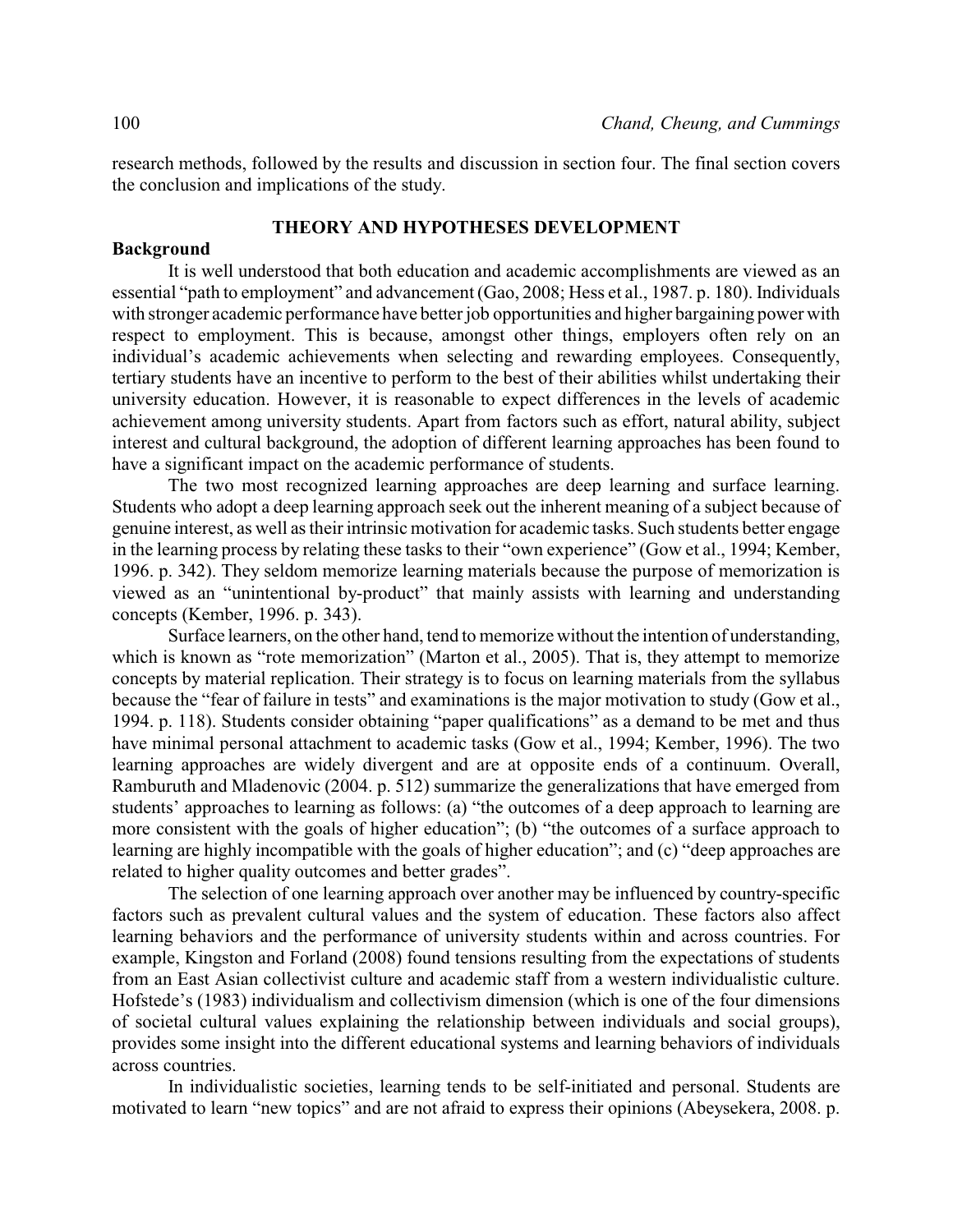190). Teachers are viewed as "guides" and students are not discouraged from presenting contradictory ideas. Most importantly, responsibility for learning rests with the students themselves, who are highly competitive (Auyeung and Sands, 1996). In contrast, a collectivist society is more group-oriented and individuals usually attach themselves to "the group"; hence there is an emphasis on interdependence, harmony, family security, cooperation, and a preference for less competition (Auyeung and Sands, 1996. p. 265). Students are encouraged to learn through observing and listening. Teachers are viewed as experts and are responsible for passing on their knowledge, and accordingly are highly respected by students (Auyeung and Sands, 1996; Jin and Cortazzi, 2006).

According to Hofstede (1983), Asian countries such as China are categorized as collectivistic whilst Western countries like Australia are highly individualistic, and the adoption of different learning approaches between the two countries is expected. The impact on learning behavior and overall student performance can also be influenced by cultural differences between these two countries, in particular, pre-tertiary education background (Rastall, 2006; Spencer-Oatey and Zhaoning, 2006). We, therefore, briefly examine the differences in pre-tertiary education learning styles between Western and Chinese culture.

In East and Southeast Asia, particularly in the "Confucian-heritage" cultures such as China, Taiwan and Hong Kong, it is observed that classes are generally large with over 40 students per class. Teaching mainly focuses on preparation for external examinations that address low-level cognitive goals and are highly competitive; thus, pressure is exerted on both teachers and students (Biggs, 1996; Chan, 1999; Wong, 2004). Students in Western countries believe in exploration before skill development, which is contrary to the Chinese, who believe in skill development before creativity (Biggs, 1996). Asian teachers do not merely expect students to listen and memorize, rather, they encourage first developing the skill of repetition, a tool that will later be used for creating meaning and interpretation, which suggests that Chinese students also aim for high level learning (Biggs, 1996).

Repetitive learning is viewed as assisting students in the accurate recall of information and enabling them to attach meaning to the material learned, thereby enhancing understanding (Chan, 1999; Marton et al., 2005). This strong focus on repetition is due to the traditional Chinese belief that a highly educated, civilized person can memorize the classics as a way of showing respect and as acknowledgement of past scholarlyworks. Memorization rather than rote learning is thus strongly encouraged, and teaching materials are structured to foster the memorization process such that students should demonstrate good memorization whenever required (Chan, 1999; Hui, 2005). This teaching style is largely underpinned by the belief that books are sacred, and is also considered by most Chinese students to embodyConfucian moral virtues. In addition, re-readingis a recommended learning strategy, which is the prerequisite of gaining new knowledge (Hui, 2005). Because Chinese students focus on learning through concrete examples, they are able to perform exceedingly well in "mechanical" subjects, such as law and accounting, yet it is a challenge for them to grasp the "softer" areas in which judgement and abstract thinking are required, mainly because problemsolving skills are often neglected when assessing students' achievements through written examination (cited in Chan, 1999. p. 299). The pre-tertiary learning method enhances our understanding of Chinese students' learning behavior before entering university. It is of interest to compare the performance of Chinese students undertaking higher education in Australia with that of local Australian students.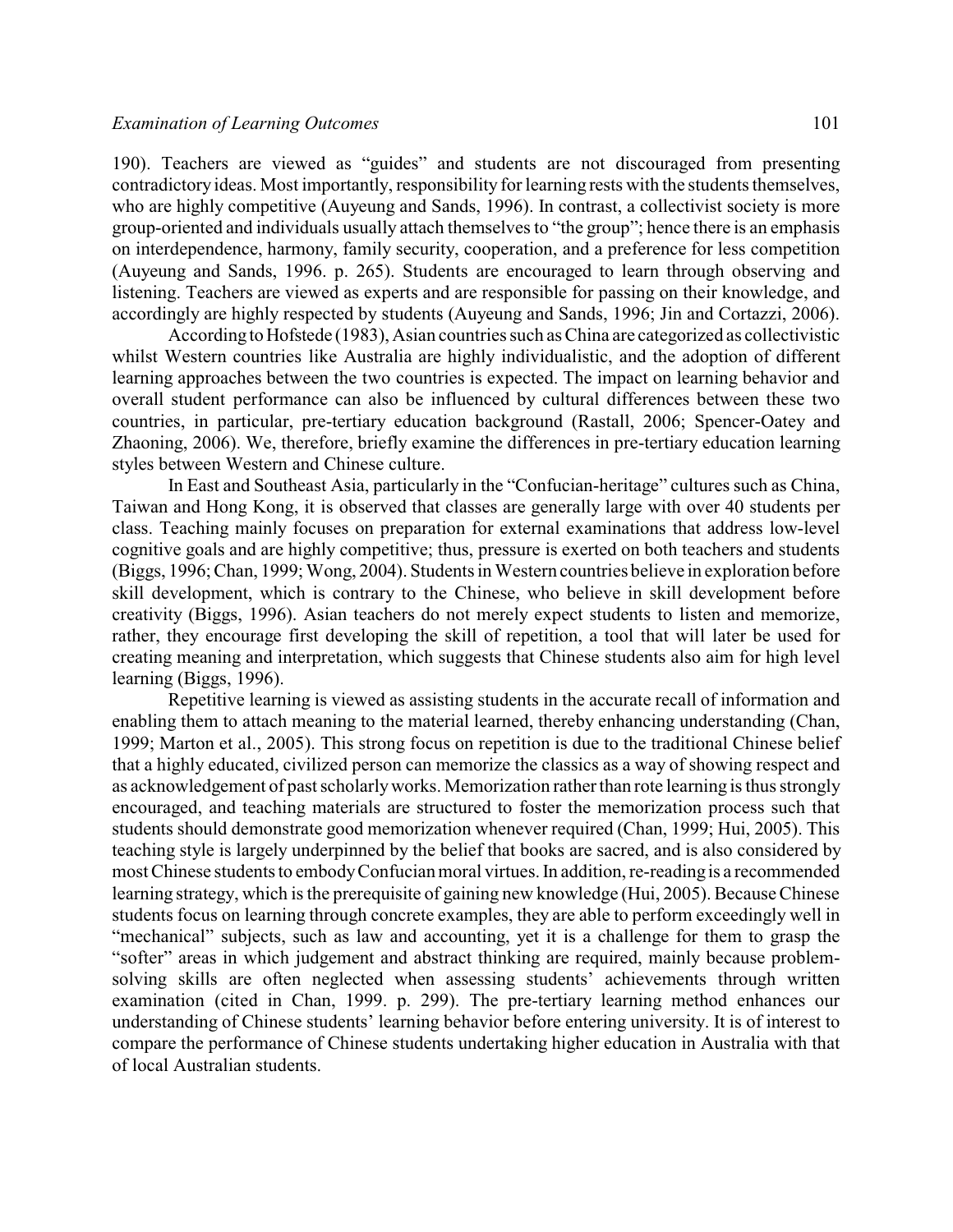### **Performance of Local (Australian) and International (Chinese) Students**

Prior studies have provided evidence that Australian students adopt a deep learning approach (Ramburuth, 2000; Richardson, 1994). Ramburuth (2000) found that Australian students are independent learners who prefer to evaluate learning by constantly adopting a critical thought approach, because they are encouraged and trained to think analytically. Australian students also learn central concepts and are generally more active in seeking assistance when needed (Phillips, 1990; Ramburuth, 2000). Furthermore, they are motivated by inter-personal competition and constantly strive to attain the highest goals (Niles, 1995).

Early researchers criticized the anecdotal stereotype that Chinese students are "rote learners" and adopt a surface learning approach (McKay and Kember, 1997; Richardson, 1994. p. 453). However, it has since been discovered that earlier researchers had incorrectly adopted such stereotypes merely because Chinese students were observed to memorize studymaterials frequently (Kember, 2000). It is now evident that they memorize to gain a deeper understanding known as "memorization with understanding" or "deep memorizing" (Biggs, 1994; Kember, 1996; Marton et al., 1997; Ramburuth, 2000). As already noted, Chinese students are not surface learners, but are positioned on a continuum between deep and surface learning poles (Kember, 1996, 2000; Leung et al., 2008).

Although being high achievers and successful in their tertiary studies (Marton et al., 2005), Chinese students are accustomed to learning through "pouring and filling", and by accepting information as given, thereby learning in detail, but they have limited exposure to, nor do they attempt to engage in, critical thinking (Jin and Cortazzi, 2006. p. 11). Their academic advancement may thus be restricted by the adoption of the latter approach, as well as by their reluctance to seek assistance when difficulties arise (Kember and Gow, 1991; Ramburuth, 2000). Nevertheless, Wong (2004) indicates that within two to three months of university study, it is possible for international Chinese students to adapt their learning style, or to add a new style, when exposed to new learning methods in Australia. The longer these students stay in Australia, the more likely they are to adapt to the new learning style. He further argues that learning styles are contextual rather than being culturally-based.

Cultural factors nevertheless influence the learning outcomes of Chinese students to a certain extent, and the two principal, specifically cultural factors are parental expectations (Gieve and Clark, 2005; Hess et al., 1987) and Confucian teaching (Gow et al., 1994; Smith, 2001). Chinese parental influence on children's incentives to learn and achieve is established at a very early age when a belief in the value of effort is imposed (Burns, 1991), and in the decision about which university degree their child will attain (Gieve and Clark, 2005). Chinese students are encouraged to work hard, and parents provide the necessary support and guidance to enhance their child's prospects of success. Chinese parents also believe that persistence will help their children overcome obstacles. In contrast, Australian parents, operating within a culture of individualism (Hofstede, 1983), expect their children to become independent at an early stage in life. Children are, therefore, free to develop their individual potential without the need to uphold family expectations and are more willing to engage in critical debate.

Huang (1969) adopts the four educational principles from Confucian teaching, and illustrates that Chinese culture continues to follow: (a) the role of mental concentration, (b) the primacy of effort, (c) the need for persistence, and (d) the efficacy of effort, supporting the view that the "enemies of study are laziness, giving up quickly and overconfidence" (cited in Hess et al., 1987. p. 180). Chinese students should uphold the value of having the "heart and mind for wanting to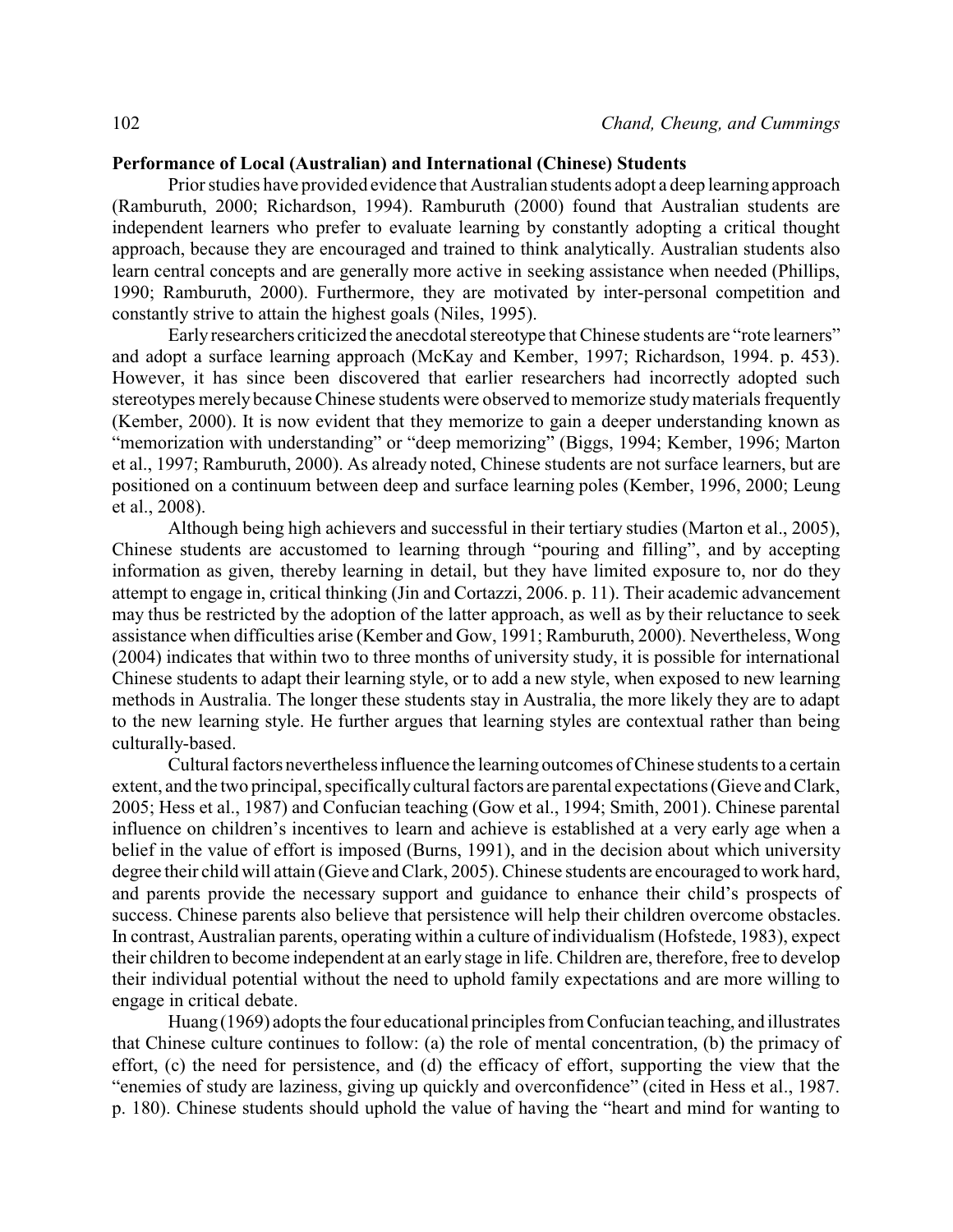learn" (Li, 2002. p. 248). Therefore, hard work and "putting what is learned into practice" is an established social norm (Jin and Cortazzi, 2006. p. 12). Students in a collectivist culture are expected to listen rather than speak up, thereby giving the impression of rote learning, and as a result, their critical and analytical skills are, in general, less developed compared to those of more individualistic Australian students.

Another important factor hindering student performance regardless of nationality is stress, particularly as related to a transition to university that involves leaving home and undertaking new responsibilities and the burden of time-management due to an increased workload (Robotham, 2008). Without the support of friends and family, international students often confront the "culture shock" of adapting to a society that is frequently inconsistent with their expectations (Hudd et al., 2000; Rastall, 2006; Robotham, 2008; Spencer-Oatey and Zhaoning, 2006). For example, it is argued that there is a lack of "warmth, mutual respect and responsibility, and low levels of interaction expected in Western 'participative' styles of teaching" compared to Chinese styles of teaching (Clark and Gieve, 2006. p. 62).

Overseas students whose first language is different from that of the host country also experience the added pressure of becoming linguistically competent (Oropeza et al., 1991; Robotham, 2008) and Bennett (2003) demonstrates that stress negatively impacts academic performance. Overall, prior studies provide evidence that cultural differences exist between Australia and China that may well impact the respective overall performance of Australian and Chinese tertiary students.

Despite the positive attributes of Chinese students and their learning styles (i.e. the need to be hard-working by promoting the value of effort, and the intention to understand and memorize respectively), the differences outlined above may adversely affect the academic performance of Chinese students whilst studying abroad. It is expected that Australian domestic students with extensive practice in critical and analytical thinking will perform better than Chinese students in an undergraduate advanced financial accounting subject that requires both analytical and numerical skills. Therefore:

 $H_1$ : **:** Local (Australian) students are likely to achieve higher final exam scores than international (Chinese) students in an undergraduate advanced Financial Accounting Theory and Practice unit.

# **Performance of Local and International Students in Theory-based and Practical-based Questions**

The technique required to answer theory-based questions is different from that necessary for practical-based questions. A surface approach requires a "quantitative change in knowledge" and students only need to emphasize accounting procedure and technical skill, whereas a deep approach entails a high level of conceptual and evaluation skill (Wong and Chia, 1996). Chinese students do not usually possess high levels of conceptual and evaluation skills because they learn from technical material, unlike Australian students who learn from theoretical material (Patel and Schoch, 2003). Hence, Chinese students are, in general, less capable of performing highly in exams that involve written English.

The lack of strong ability in English writing skills is due primarily to (1) a "lack of emphasis on developing English writing in China" (Jin and Cortazzi, 2006. p. 18), (2) the restriction of English writing primarily to formal educational programs, and (3) the absence of everyday use of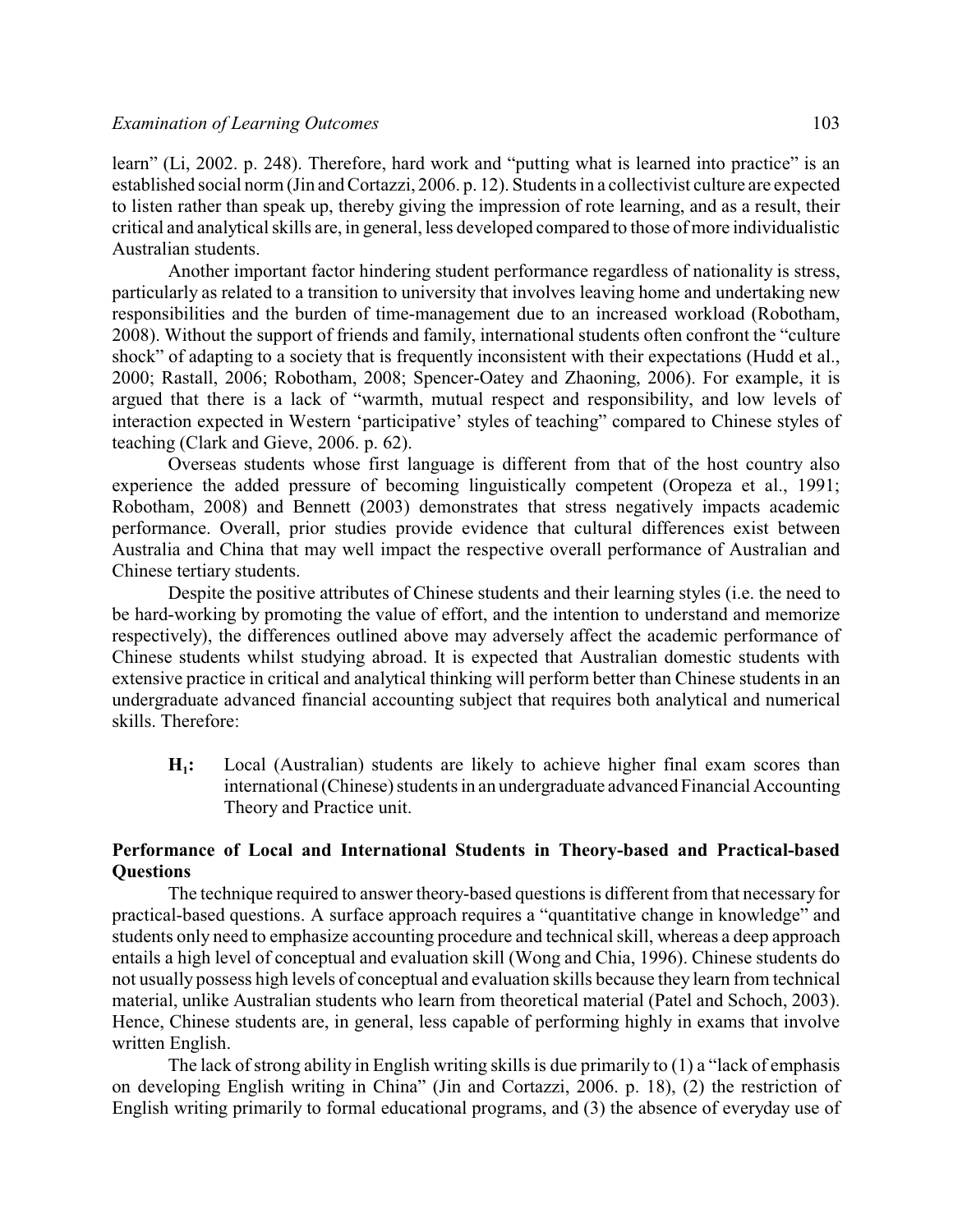English (Kember, 1996; Smith, 2001). Students are encouraged to focus on the rules of grammar and improvement in vocabulary, but there is limited exposure to free writing (Mayor, 2006; Wen and Richard, 2003). Consequently, international students studying in English-medium tertiary institutions struggle to express and convey their ideas adequately in English (Skyrme, 2007), which increases stress and affects performance (Entwistle and Entwistle, 2003; Gao, 2008). It is suggested that there is an interactive effect between language and question format which affects student performance (Jenkins and Holley, 1990), and to perform well in essay-based examinations, there is a need for deep reflection on the topic material and an active search for understanding (Entwistle and Entwistle, 2003). Students whose first language is English, therefore, generally perform better on theoretical open-ended questions than students who have English as a second language (ESL).

English ability is of concern to Chinese students because poor English skills often affect overall academic performance, regardless of mathematical ability (Gow et al., 1994; Wong and Chia, 1996). A number of difficulties are experienced by most Chinese students in using English. First, too much focus is placed on the English word itself and its translated meaning, rather than on gaining a broader understanding of its concept (Kember and Gow, 1994). This learning method, which is known as "bottom-up processing", makes it difficult for students to obtain the true meaning of words (Kember, 1996. p. 349).

Second, Chinese students have a willingness to accept interpretations given bytheir teachers, who they regard as having a high level of authority (Kember, 1996; Ramburuth, 2000). They do not engage analytical and critical thinking skills and are inclined not to seek clarification from teachers (Ramburuth, 2000), which is essential in a theory-based subject. Third, because Chinese students lack experience in practising English, they view English words in a similar way to Chinese characters and employ a similar approach to learning. Each Chinese word represents a unique character and has a different meaning when used in conjunction with other words (Jin and Cortazzi, 2006; Kember, 1996. p. 349). Consequently, it is difficult for students to attain a deep understanding of English if they apply the same "bottom-up processing" learning technique.

Fourth, English is mainly undertaken as an academic subject with the objective of achieving a successful result in the International English Language Testing System (IELTS) or Test of English as a Foreign Language (TOEFL), in part to satisfy tertiary entry requirements. Hence, students are often compelled to focus on "examination-oriented learning", that is, "to learn for the sake of exams" (Gao, 2008. pp. 606, 607; Jin and Cortazzi, 2006). In fact, many students believe that learning new words will improve their English. Often, learning new vocabulary is considered to be an initial step towards improved academic performance in a particular unit (Jin and Cortazzi, 2006). As students struggle with English, they resort to using memorization to pass exams (Salili and Lai, 2003).

It should nevertheless be recognized that some international (Chinese) students have the ability to perform well in both their first and second languages (Mayor, 2006). Their performance is uncertain when they study overseas because performance depends mainly on the ability to think carefully about the specific questions asked in an English-based examination and how best to apply acquired knowledge to adequately address those questions (Entwistle and Entwistle, 2003). Many students write in general terms because they lack the ability to reorganize their understanding and may not have the requisite underlying English knowledge (Mayor, 2006). Furthermore, they often rely on general logic and an immediate reaction to the title of the question when writing an answer, rather than carefully attending to its specific requirements.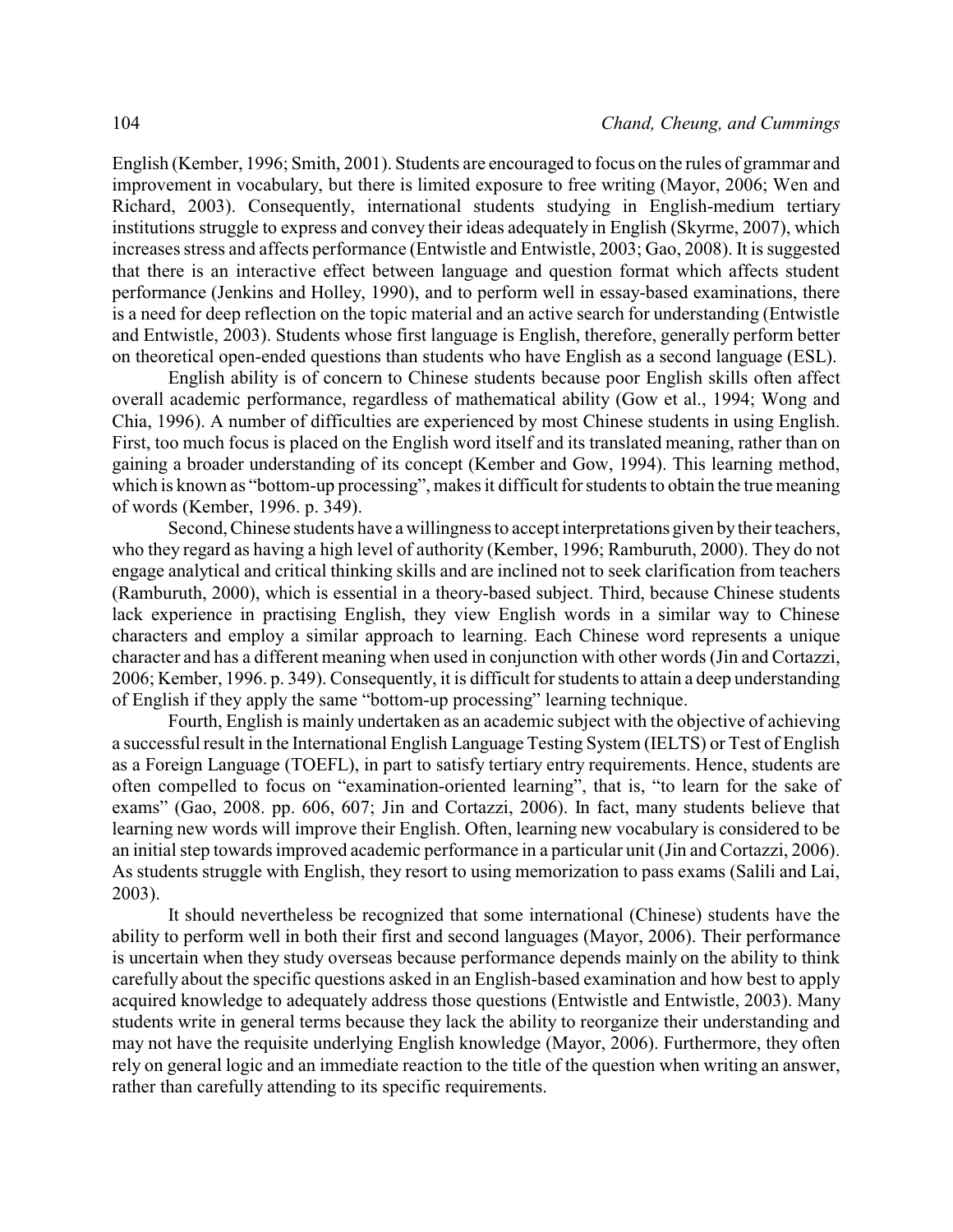Although it is unlikely that Chinese students will outperform Australian students in English language tests, Chinese students are known to outperform Western students in mathematical and science-based subjects (Fuligni, 1997; Hess et al., 1987; Stevenson et al., 2000). It is expected that students who are more proficient in maths may perform well in financial accounting courses, particularly courses that are practical-based (Wong and Chia, 1996). However, if maths problems have to be answered in written English, it is reasonable to believe that some Chinese students will not outperform Western students. It is expected that the difference between Australian and Chinese students in their final exam performance will be greater in the theory-based questions than in the practical-based questions. Therefore:

 $H<sub>2</sub>$ : **:** The difference in the final exam performance between local (Australian) and international (Chinese) students will be greater in analytical or theory-based questions than in practical-based questions.

# **Performance of Local and International Students in Recall-based and Application-based Questions**

Practical and theory questions can be divided into application-based and recall-based questions. Recall-based questions are usuallydefinition-type questions and are more straightforward and simple than application-based questions. Answering recall-based questions requires students to mostly "recall" from their memory. On the other hand, application-based questions require the use of abstract and concrete situations, which may take the form of general or technical ideas, principles and theories that must be remembered and applied (Hwang et al., 2005, 2008). Therefore, application-based questions require deeper understanding and are more complex than recall-based or "memory test" questions.

According to Reid (1989), Chinese students perform well in factual recollection questions and marginally in reasoning and analytical questions. A plausible explanation is that a more conceptual form of learning is vital to understand reasoning and analytics (Beattie et al., 1997; Sharma, 1997), which then enhances the development of higher-order cognitive skills. Materials can be learnt, but skills to solve complex problems or think analytically or conceptually must be developed (Davidson, 2002). Chinese students may lack the appropriate skills to think and reason compared to Australian students because English is a second language for them and learning styles are different, as previously discussed. Therefore:

 $H_3$ : **:** The difference in the final exam performance between local (Australian) and international (Chinese) students will be greater in application-based questions than in recall-based theory and practical questions.

### **RESEARCH METHODS**

### **Subjects**

The research was conducted as part of the final exam of an undergraduate accounting course (Financial Accounting Theory and Practice) at a large Australian university. This unit was chosen for this study because it is a 300 level core unit for the Bachelor of Commerce - Accounting. The unit is a mandatory requirement for students entering the professional programs offered by both professional accounting bodies, CPA Australia and the Institute of Chartered Accountants in Australia (ICAA), upon completion of their undergraduate degree. This unit is a combination of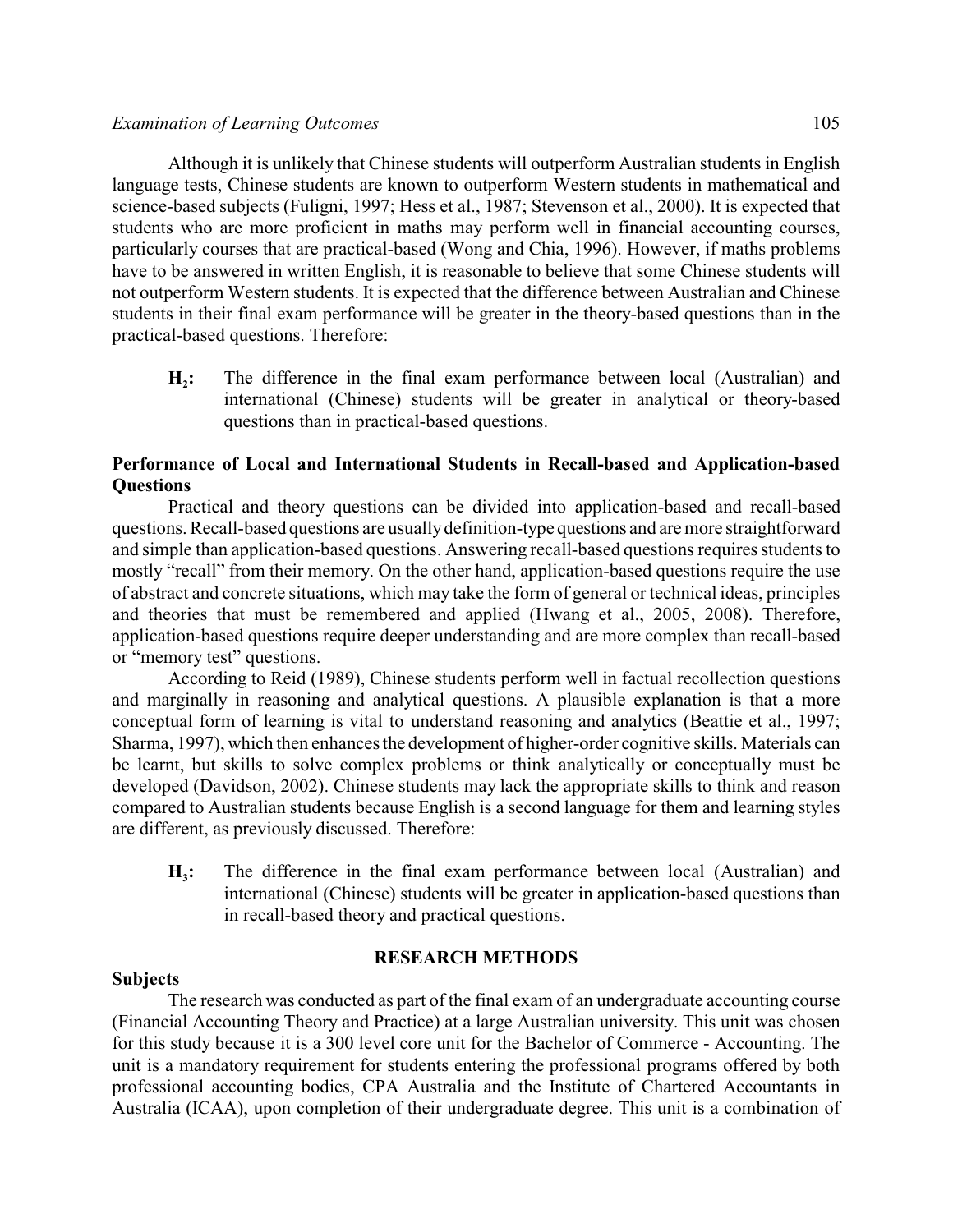financial accounting theory and practice at an advanced level, and the three-hour final exam paper contains compulsory theory and practical questions.

Participants had alreadycompleted other introductoryfinancial accounting courses at the 100 and 200 level of their undergraduate accounting program. Therefore, in all cases participants had prior experience in undertaking tertiary examinations and were exposed to various types of examination questions. Whilst a total of 785 students attempted the final exam, only 203 students were local (denoted as students who held Australian citizenship and had completed their pre-tertiary education in Australia) and 460 students were international students from China (denoted as students who had completed their pre-tertiaryeducation in China and had come to Australia to complete their tertiary education). The remaining 122 international students were from other countries including India, Malaysia and Fiji (the sample of students from these individual countries was not large enough to undertake any valid statistical analysis and was therefore discarded).

### **Tasks and Procedure**

The classification of recall-based questions in this study includes components of direct calculations and straightforward theory questions, such as "outline or distinguish the main difference", whereas the assessment components are generally less difficult. Application-based questions require a thorough understanding of a particular topic; for instance, students are required to critically evaluate a concept or apply certain criteria for practical calculations. It is particularly important that they should apply the knowledge learnt and then use judgement and interpretation in attempting these questions, which renders the assessment components relatively more difficult.

The exam paper consisted of seven questions. All questions were compulsory, except for Question 7, where students were given a choice of one of two alternative questions. The exam comprised a total of 100 marks, with Questions 1 to 6 being worth 15 marks each and Question 7 attracting 10 marks. The exam paper consisted of four theory-based questions (Questions 1, 2, 3 and 7) and three practical-based questions (Questions 4, 5 and 6). Question 1 focused on accounting standard setting approaches (principles-based vs. rules-based), Question 2 focused on issues relating to accounting convergence, and Question 3 integrated positive and normative accounting theory. Question 7, the last theory question, was based on academic articles relating to the measurement of heritage assets and behavioral accounting research. With respect to the practical questions, Question 4 focused on accounting for intangible assets, Question 5 on accounting for leases and Question 6 on employee benefits.

To test the relevant hypotheses, it was necessary to design theory and practical questions that had components of both recall-based and application-based questions. The first three theory questions (Questions 1, 2 and 3) had both recall-based and application-based components. For example, Question 1 focused on the differences between a principles-based as opposed to a rulesbased approach to standard setting, and why the former is preferred to the latter. Specifically, Part A of Question 1 was a recall-based theory question: "What are the main differences between the principles-based approach as opposed to a rules-based approach to standard setting?" Part B was an application-based theoryquestion: "Which type of standard (a principles-based or a rules-based) will be better in overcoming creative accounting practices? Why?"

In a similar manner, the three practical questions (Questions 4, 5 and 6) also had components of direct calculations (using recall-based formulas) and application-based questions. For example, Question 4 tested students' ability to apply the criteria of the Australian Accounting Standards Board (AASB) 138 Intangible Assets to determine the research and development project costs that have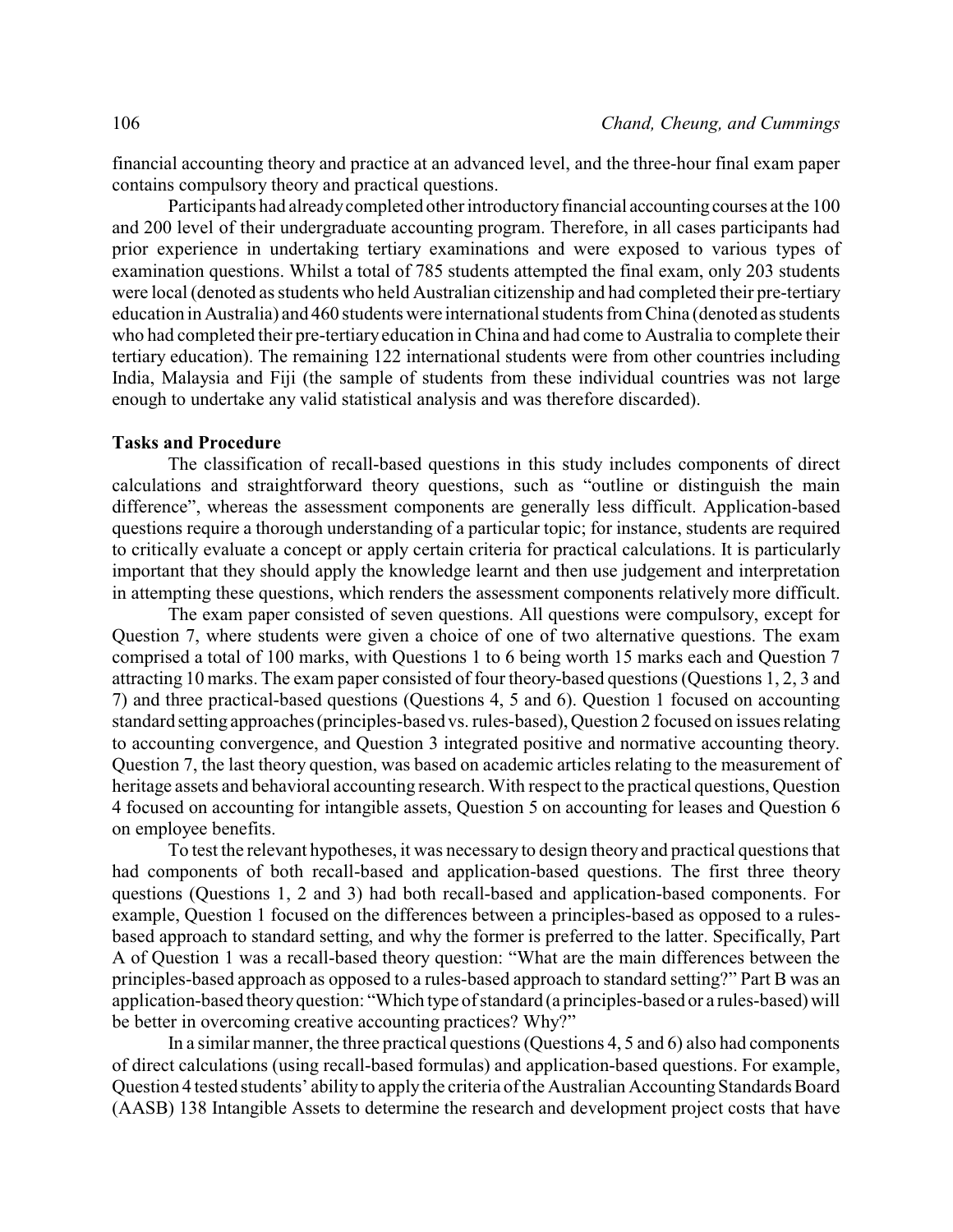to be expensed or capitalized. Part A of Question 4 was a recall-based practical question: "Outline the criteria given in AASB 138 to determine the costs that can be capitalized relating to research and development". Part B was an application-based practical question: "Identify (with reasons) the costs that Pret Ltd has to expense (if any) relating to the project". Extracts from the research instrument are included in the Appendix.

The recall-based and application-based questions were randomized (i.e. not included in any particular order) to mitigate any order effects. In addition, as the research was conducted as part of the final exam, students would have attempted all the questions to the best of their ability, enhancing the external validity of the data.

#### **RESULTS AND DISCUSSION**

There were 663 participants to the study and the mean age of both the Australian and Chinese students was 23.6 years. In the Australian sample, approximately 59% of respondents were male and 41% female, whilst in the Chinese sample 42% of respondents were male and 58% female. Demographic data are reported in Table 1.

| <b>TABLE 1</b> |                            |                         |  |  |  |  |
|----------------|----------------------------|-------------------------|--|--|--|--|
|                | <b>Demographic Data</b>    |                         |  |  |  |  |
|                | <b>Australian Students</b> | <b>Chinese Students</b> |  |  |  |  |
| Sample Size    | 203                        | 460                     |  |  |  |  |
| Gender         |                            |                         |  |  |  |  |
| Male           | 119                        | 193                     |  |  |  |  |
| Female         | 84                         | 267                     |  |  |  |  |
| Age (Mean)     | 23.64                      | 23.62                   |  |  |  |  |

# **Performance ofLocal and International Students in an Undergraduate Advanced Accounting Theory and Practice Unit (H<sup>1</sup> )**

A multivariate test (MANOVA) was used to determine whether a significant difference in performance exists between Australian and Chinese accounting students across all seven questions. MANOVA results indicate that a significant difference exists between Australian and Chinese accounting students across all seven questions ( $p = 0.000$ ). The mean of the total exam score for the Australian students is 62% whereas for the Chinese students it is 59%. The results support  $H_1$  that there is a significant difference in performance between Australian and Chinese accounting students in the undergraduate advanced accounting theory and practice unit, and on average, local students achieve higher final exam scores than international students.

Further univariate tests (ANOVA) were used to test for differences between these two groups in each of the seven questions. ANOVA results indicate significant differences in performance between Australian and Chinese accounting students in three of the seven questions at  $p \le 0.05$ (Questions 2, 4 and 7). Further analyses on the individual questions are provided in the following sections. Descriptive statistics and the results of the multivariate test and univariate tests for each of the seven questions are reported in Table 2.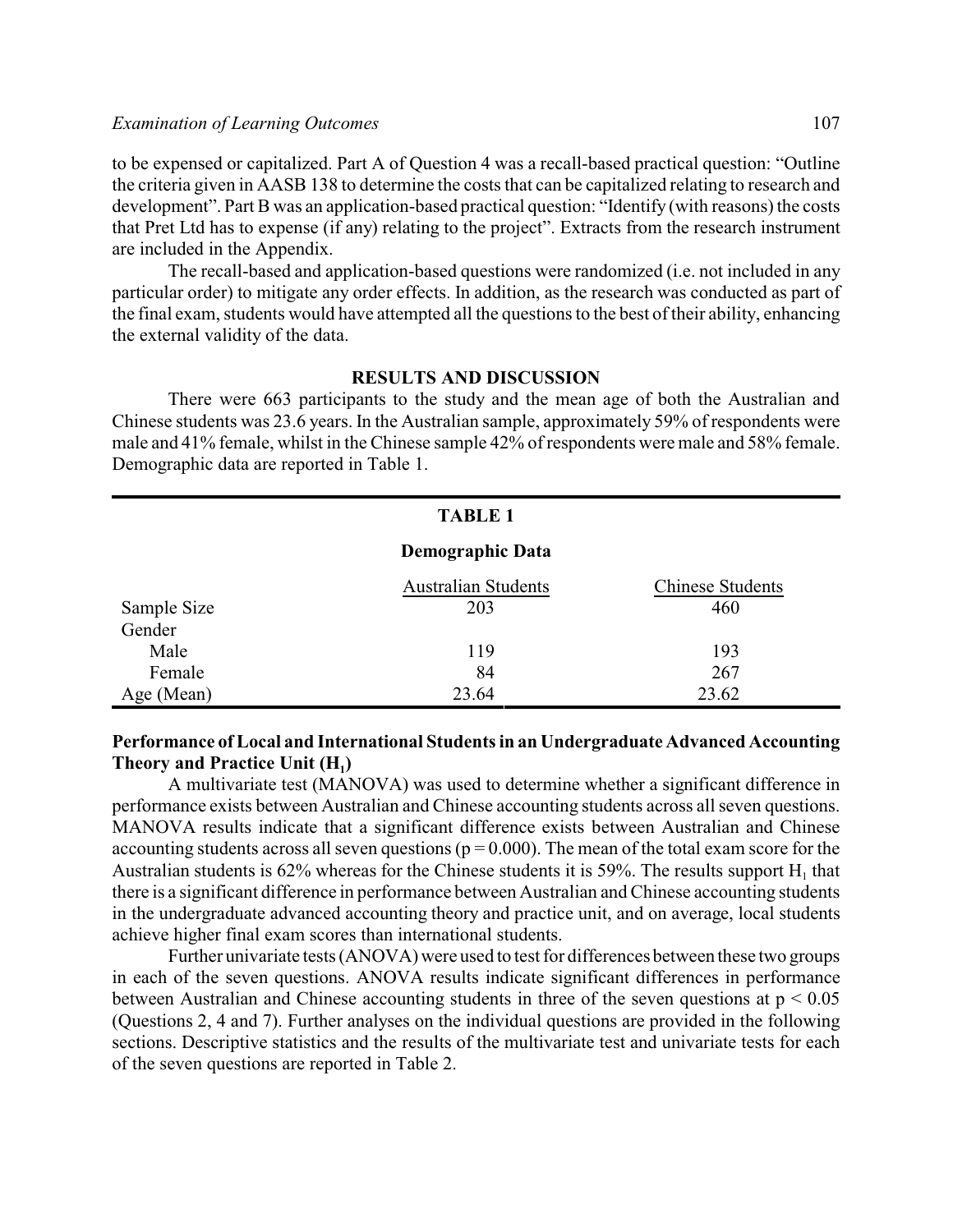# **TABLE 2**

# **Panel A: Descriptive Statistics of Performance Across Seven Questions for Australian and Chinese Accounting Students**

| Question (total allocated marks) | Nationality | Mean (Standard Deviation) | N   |
|----------------------------------|-------------|---------------------------|-----|
|                                  | Australian  | 9.37(2.310)               | 203 |
| Q1(15)                           | Chinese     | 9.33(2.235)               | 460 |
|                                  | Total       | 9.34 (2.256)              | 663 |
|                                  | Australian  | 10.41 (2.048)             | 203 |
| Q2(15)                           | Chinese     | 9.25(2.019)               | 460 |
|                                  | Total       | 9.60(2.095)               | 663 |
|                                  | Australian  | 7.26(3.257)               | 203 |
| Q3(15)                           | Chinese     | 7.20 (3.407)              | 460 |
|                                  | Total       | 7.22 (3.359)              | 663 |
|                                  | Australian  | 8.38 (3.343)              | 203 |
| Q4(15)                           | Chinese     | 7.30 (3.159)              | 460 |
|                                  | Total       | 7.63 (3.252)              | 663 |
|                                  | Australian  | 8.47 (3.503)              | 203 |
| Q5(15)                           | Chinese     | 8.18 (3.380)              | 460 |
|                                  | Total       | 8.27 (3.418)              | 663 |
|                                  | Australian  | 11.98 (3.877)             | 203 |
| Q6(15)                           | Chinese     | 12.56 (3.456)             | 460 |
|                                  | Total       | 12.39 (3.597)             | 663 |
|                                  | Australian  | 5.84 (2.795)              | 203 |
| Q7(10)                           | Chinese     | 5.16 (2.716)              | 460 |
|                                  | Total       | 5.37 (2.756)              | 663 |

**Panel B: Results of Multivariate and Univariate Tests for Performance Across Seven Questions between Australian and Chinese Accounting Students**

| Question<br>Multivariate Test<br>(Seven Questions) | $DF$ | Sum of Squares | Mean Square | $\mathbf{F}$<br>9.917 | Significance Level<br>$0.000***$ |
|----------------------------------------------------|------|----------------|-------------|-----------------------|----------------------------------|
| Univariate Tests:                                  |      |                |             |                       |                                  |
| Q <sub>1</sub>                                     |      | 0.223          | 0.223       | 0.044                 | 0.834                            |
| Q <sub>2</sub>                                     |      | 187.193        | 187.193     | 45.505                | $0.000***$                       |
| Q <sub>3</sub>                                     |      | 0.588          | 0.588       | 0.052                 | 0.820                            |
| Q <sub>4</sub>                                     |      | 162.007        | 162.007     | 15.659                | $0.000$ ***                      |
| Q <sub>5</sub>                                     |      | 11.846         | 11.846      | 1.014                 | 0.314                            |
| Q <sub>6</sub>                                     |      | 47.605         | 47.605      | 3.695                 | $0.055*$                         |
| Q7                                                 |      | 65.622         | 65.622      | 8.739                 | $0.003***$                       |

\*\*\* Significant at 1%

\* Significant at 10%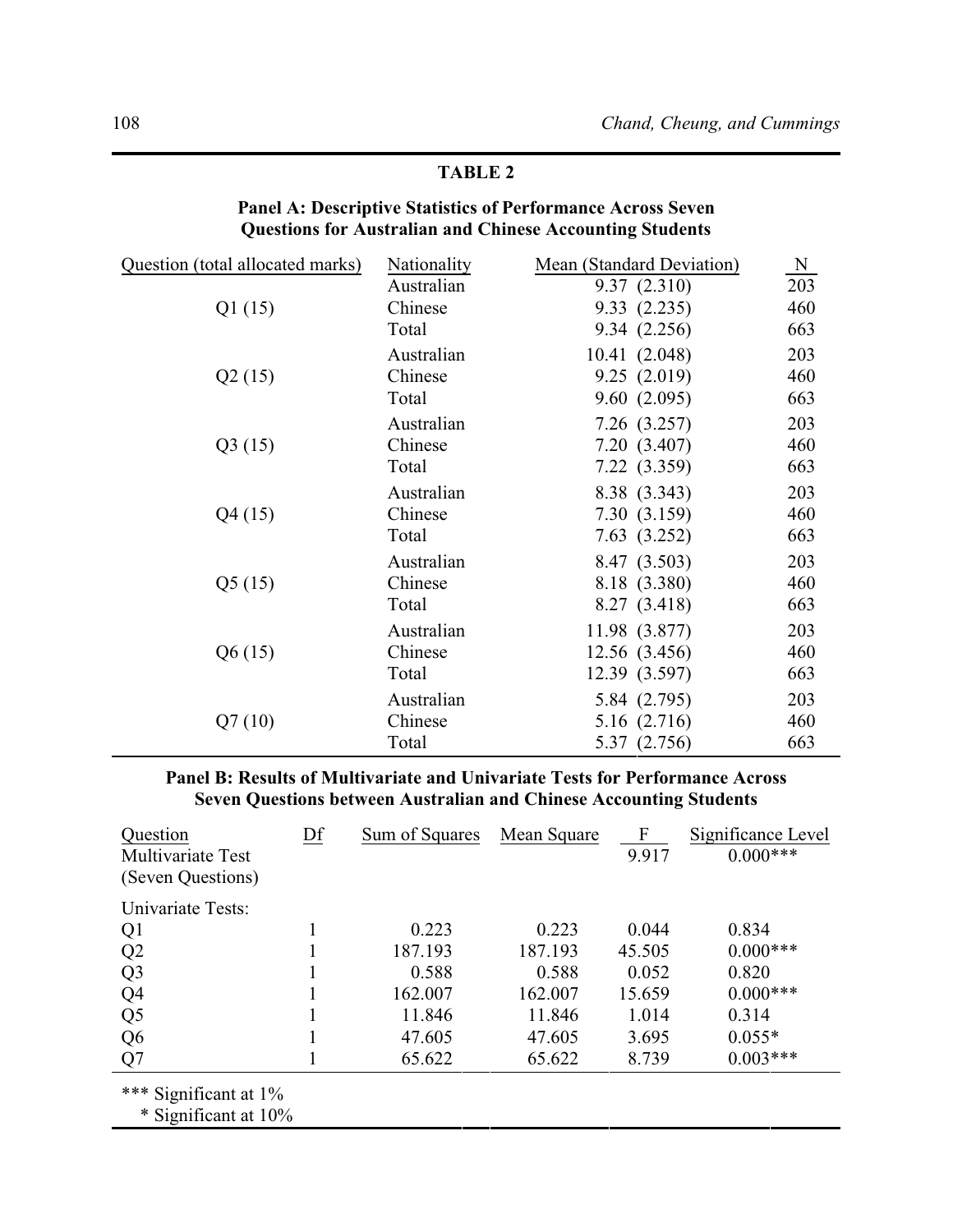Follow-up nonparametric Mann-Whitney U tests also show that significant differences in performance exist between Australian and Chinese accounting students in three of the seven questions at  $p < 0.05$  (Questions 2, 4 and 7).

Apart from pre-tertiary educational background, studies examining differences in student tertiary performance have shown that other variables could affect their final results. In particular, prior studies have shown that student GPA also has a significant effect on performance. To determine whether student pre-tertiary educational background is still significant on tertiary final exam performance, we re-examined  $H_1$  by controling the effects of GPA (i.e. GPA is examined as a covariate together with the effect of students' pre-tertiary educational background). The multivariate test results confirm that significant differences in performance exist between Australian and Chinese accounting students across all seven exam questions (non-tabulated  $p = 0.000$ ). On average, local students achieve higher final exam scores than international students.

# **Performance of Local and International Students in Theory-based and Practical-based**  $\mathbf{Questions}$   $(\mathbf{H}_{2})$

To analyze the results for  $H_2$ , the 7 questions were grouped into theory-based (Questions 1, 2, 3 and 7) and practical-based questions (Questions 4, 5 and 6). When the marks for the four theorybased questions are grouped, the univariate test results indicate significant differences in performance between Australian and Chinese accounting students ( $p = 0.001$ ). However there is no significant difference in performance between Australian and Chinese accounting students in the three practical questions grouping ( $p = 0.171$ ). The results support H<sub>2</sub> and indicate that the difference in final exam performance between local and international students is greater in theory-based questions than in practical-based questions. Descriptive statistics and the univariate test results for the theory-based and practical-based question groupings are reported in Table 3.

Follow up nonparametric Mann-Whitney U tests also show that significant differences in performance exist between Australian and Chinese accounting students in the theory-based question grouping  $(p = 0.001)$  whilst no significant difference in performance exists in the practical-based question grouping ( $p = 0.092$ ).

To determine whether student pre-tertiary educational background is still significant on tertiary final exam performance, we re-examined  $H<sub>2</sub>$  by controling the effects of GPA. The univariate test results indicate significant differences in performance between Australian and Chinese accounting students in theory-based questions (non-tabulated  $p = 0.017$ ), whilst no significant difference in exam performance exists between Australian and Chinese accounting students in practical-based questions (non-tabulated  $p = 0.660$ ). The results still support H<sub>2</sub> and indicate that the difference in final exam scores between the local and international students is greater in theorybased questions than in practical-based questions.

# **Performance of Local and International Students in Recall-based and Application-based Questions (H<sup>3</sup> )**

To test H<sub>3</sub>, theory and practical questions were designed with both recall-based and application-based elements. The three practical questions (Questions 4, 5 and 6) had components of direct calculations (using recall-based formulas) and application-based elements. Question 7 is not included as part of this analysis as it offered a choice of question; also, it is based on issues covered in academic articles and cannot be strictly classified as a direct recall-based or applicationbased theory question.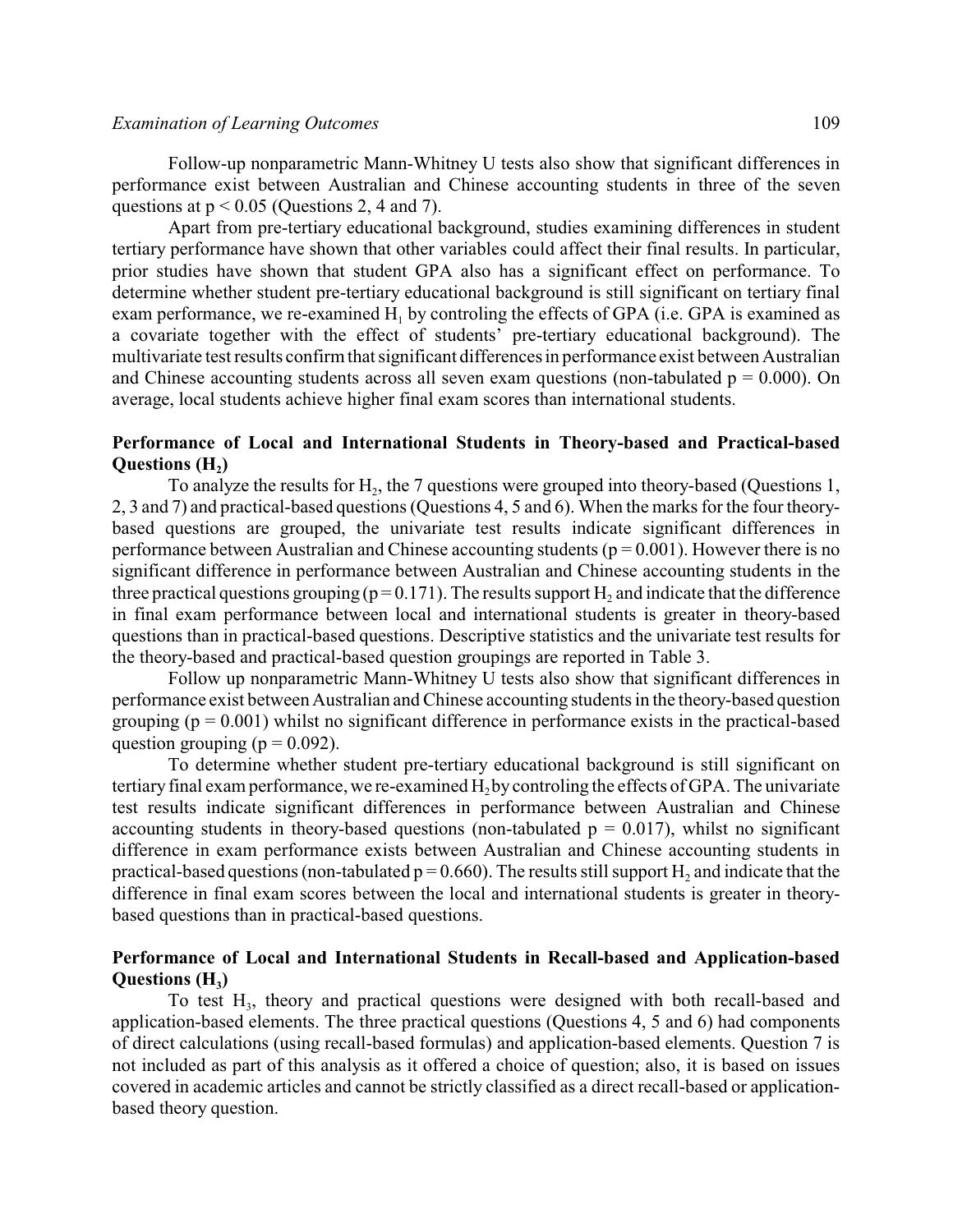# **TABLE 3**

# **Panel A: Descriptive Statistics of Performance in Theory-Based and Practical-Based Questions for Australian and Chinese Accounting Students**

| Question (total allocated marks) | Nationality | Mean (Standard Deviation) | N   |
|----------------------------------|-------------|---------------------------|-----|
| Theory-based:                    |             |                           |     |
|                                  | Australian  | 32.88 (6.880)             | 203 |
| Q1, 2, 3, and 7(55)              | Chinese     | 30.94 (6.930)             | 460 |
|                                  | Total       | 31.53 (6.967)             | 663 |
| <b>Practical-based:</b>          |             |                           |     |
|                                  | Australian  | 28.83 (7.193)             | 203 |
| Q4, 5, and 6 (45)                | Chinese     | 28.05 (6.558)             | 460 |
|                                  | Total       | 28.29 (6.763)             | 663 |

**Panel B: Results of Univariate Tests for Performance in Theory-Based and Practical-Based Questions between Australian and Chinese Accounting Students**

| Question                              | Df | Sum of Squares | Mean Square | - F    | Significance Level |
|---------------------------------------|----|----------------|-------------|--------|--------------------|
| Theory-based:<br>$Q1, 2, 3,$ and 7    |    | 530.023        | 530.023     | 11.085 | $0.001***$         |
| <b>Practical-based:</b>               |    |                |             |        |                    |
| Q4, 5, and 6<br>*** Significant at 1% |    | 85.940         | 85.940      | 1.882  | 0.171              |

To analyse the results for  $H_3$ , components of both the theory and practical questions were grouped into recall-based and application-based elements (see Table 4). It was expected that students would generally perform better in recall-based questions (in which assessment components are less difficult) than in application-based questions (in which assessment components are more difficult).

A manipulation check was carried out to determine whether both categories of questions were adequately designed, and whether students performed better across all recall-based questions than across application-based questions. The cumulative mark for all recall-based questions was 49 (theory 21 and practical 28), whilst the mean mark was 32.1 (or 65.5%). The cumulative mark for all the application-based questions was 41 (theory 24 and practical 17) and the mean mark was 23.2 (or 56.6%). The results indicate that students generally perform better in recall-based questions than in application-based questions and also provide evidence that the recall-based and application-based questions were adequately designed for this study.

A multivariate test (MANOVA) was used to determine whether a significant difference in performance exists between Australian and Chinese accounting students across all recall-based and application-based questions. Univariate tests (ANOVA) then tested for differences in each of the questions.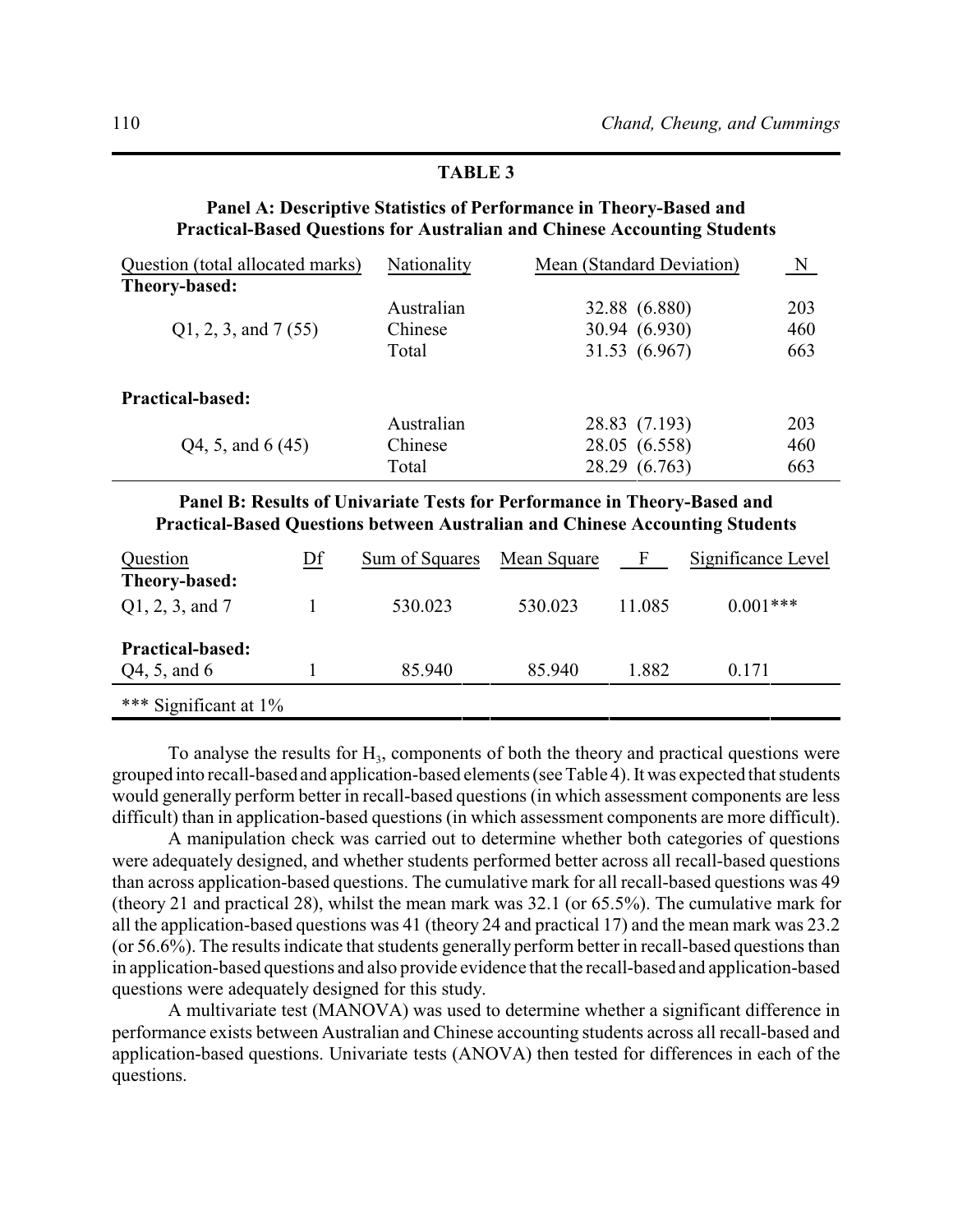The multivariate test results indicate that a significant difference in performance exists between Australian and Chinese accounting students across all four recall-based theory questions  $(p = 0.000)$ . This result is contrary to our expectation, and the univariate test results indicate that this difference is caused primarily by only one of the four questions (Question 2c:  $p = 0.000$ ). Question 2c asked students to "Outline five benefits of international harmonization of financial reporting". Though the question is a direct recall-based theory question, full marks were given to students who were able to explain each benefit in detail and provide an example. On average, Australian students (mean 3.77 out of 5) performed better than Chinese students (mean of 3.32 out of 5) on this question.

As expected, the multivariate test results indicate that a significant difference in performance exists between Australian and Chinese accounting students across all four application-based theory questions ( $p = 0.000$ ). The univariate test results indicate significant differences in three of the four questions. No significant difference in performance was observed between Australian and Chinese accounting students in Question 3a ( $p = 0.907$ ). Question 3a was difficult in that it integrated positive and normative accounting theory, and both Australian (mean of 5.55 out of 10) and Chinese (mean of 5.52 out of 10) students had a similar performance. Overall, the results partially support H<sup>3</sup> and show that the difference in final exam performance between local and international students is greater in application-based questions than in recall-based theory questions.

The multivariate test results indicate that no significant difference in performance exists between Australian and Chinese accounting students across all five recall-based (direct calculations using recall-based formulas) practical questions ( $p = 0.551$ ). The univariate test results also indicate that there is no significant difference in any of these five questions. On the other hand, the multivariate test results do indicate a significant difference in performance between Australian and Chinese accounting students across all three application-based practical questions ( $p = 0.000$ ). The univariate test results also indicate significant differences in all three questions. Therefore, the results provide strong support for  $H_3$  and demonstrate that differences in final exam performance between local and international students are greater in application-based questions than in recallbased practical questions. The descriptive statistics and the results from the multivariate test and the univariate tests for each of the questions are reported in Table 4.

Follow up nonparametric Mann-Whitney U tests results were consistent with the univariate test results.

To determine whether student pre-tertiary educational background is still significant on tertiary final exam performance, we re-examined  $H<sub>3</sub>$  by controling the effects of GPA. The multivariate test results indicate that a significant difference in performance exists between Australian and Chinese accounting students across all four recall-based theory questions (nontabulated  $p = 0.000$ ) and all four application-based theory questions (non-tabulated  $p = 0.000$ ). Furthermore, the multivariate testresults indicate that no significant difference in performance exists between Australian and Chinese accounting students across all five recall-based (direct calculations using recall-based formulas) practical questions (non-tabulated  $p = 0.315$ ). On the other hand, the multivariate test results indicate that a significant difference in performance exists between Australian and Chinese accounting students across all three application-based practical questions (non-tabulated  $p = 0.000$ ). Therefore, the results still provide partial support for  $H_3$  and show that the difference in final exam performance between local and international students is greater in application-based questions than in recall-based questions.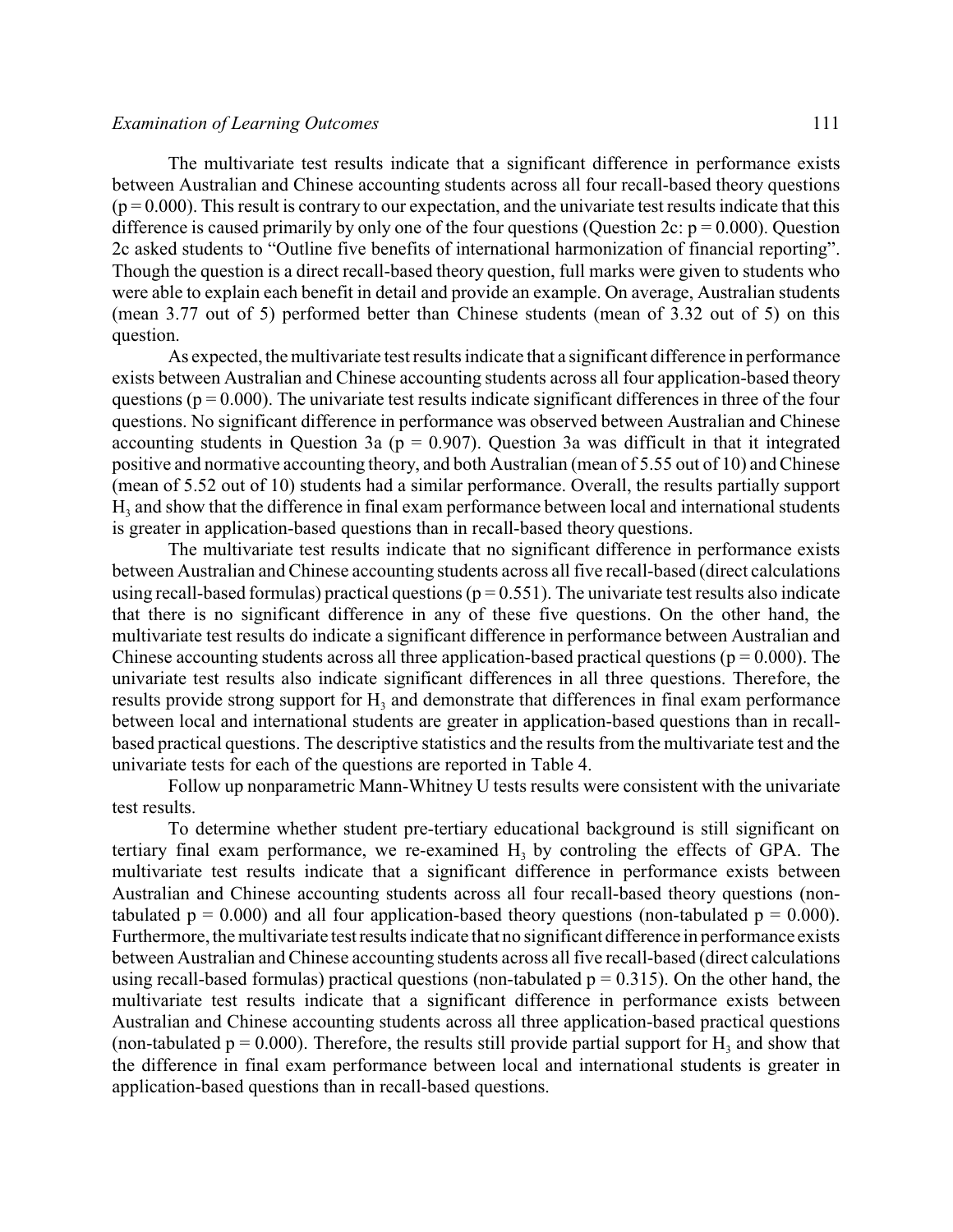# **TABLE 4**

## **Panel A: Descriptive Statistics of Performance in Recall-Based and Application-Based Questions for Australian and Chinese Accounting Students**

| Questions (total allocated marks) | Nationality | Mean | <b>Standard Deviation</b> | $N_{\rm}$   |
|-----------------------------------|-------------|------|---------------------------|-------------|
| <b>Theory Questions</b>           |             |      |                           |             |
| Recall-Based:                     |             |      |                           |             |
|                                   | Australian  | 4.75 | 0.895                     | 203         |
| Q1a(6)                            | Chinese     | 4.83 | 0.823                     | 460         |
|                                   | Total       | 4.80 | 0.846                     | 663         |
|                                   | Australian  | 1.63 | 1.234                     | 203         |
| Q1c(5)                            | Chinese     | 1.70 | 1.411                     | 460         |
|                                   | Total       | 1.68 | 1.358                     | 663         |
|                                   | Australian  | 3.77 | 1.072                     | 203         |
| Q2c(5)                            | Chinese     | 3.32 | 0.994                     | 460         |
|                                   | Total       | 3.46 | 1.038                     | 663         |
|                                   | Australian  | 1.84 | 0.926                     | 203         |
| Q3b(5)                            | Chinese     | 1.83 | 1.011                     | 460         |
|                                   | Total       | 1.84 | 0.985                     | 663         |
| Application-Based:                |             |      |                           |             |
|                                   | Australian  | 3.03 | 1.147                     | 203         |
| Q1b(4)                            | Chinese     | 2.83 | 1.148                     | 460         |
|                                   | Total       | 2.89 | 1.150                     | 663         |
|                                   | Australian  | 1.63 | 0.597                     | 203         |
| Q2a(3)                            | Chinese     | 1.37 | 0.575                     | 460         |
|                                   | Total       | 1.45 | 0.594                     | 663         |
|                                   | Australian  | 5.12 | 1.098                     | 203         |
| Q2b(7)                            | Chinese     | 4.66 | 1.280                     | 460         |
|                                   | Total       | 4.81 | 1.244                     | 663         |
|                                   | Australian  | 5.55 | 2.828                     | 203         |
| Q3a(10)                           | Chinese     | 5.52 | 2.895                     | 460         |
|                                   | Total       | 5.53 | 2.872                     | 663         |
| <b>Practical Questions</b>        |             |      |                           |             |
| Recall-Based                      |             |      |                           |             |
|                                   | Australian  | 1.76 | 1.027                     | 203         |
| Q4a(3)                            | Chinese     | 1.86 | 1.107                     | 460         |
|                                   | Total       | 1.83 | 1.084                     | 663         |
|                                   | Australian  | 3.96 | 2.077                     | 203         |
| Q5a(7)                            | Chinese     | 3.99 | 2.079                     | 460         |
|                                   | Total       | 3.98 | 2.077                     | 663         |
|                                   |             |      |                           | (continued) |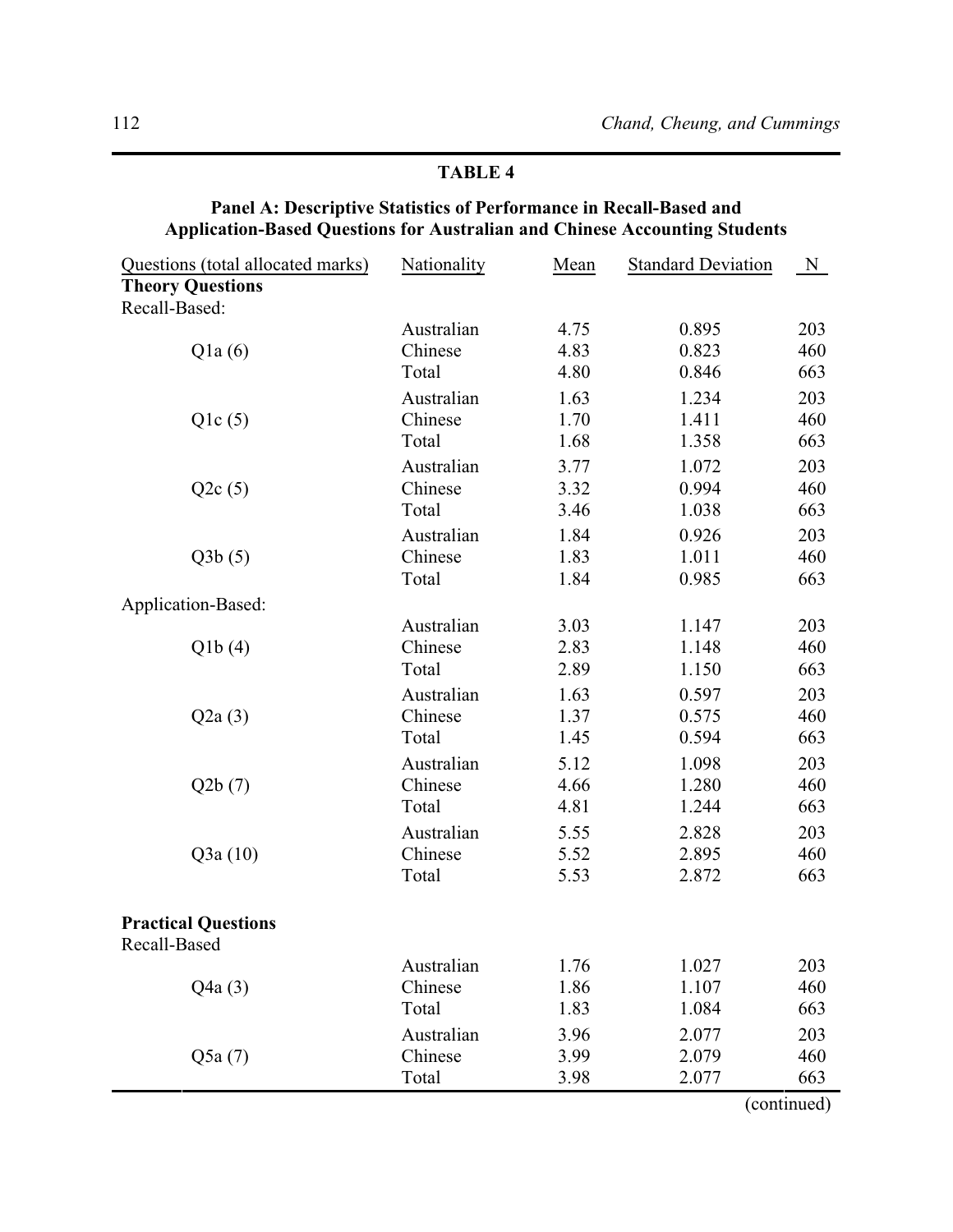|                                   | TABLE 4 (continued) |       |                           |     |  |
|-----------------------------------|---------------------|-------|---------------------------|-----|--|
| Questions (total allocated marks) | Nationality         | Mean  | <b>Standard Deviation</b> | N   |  |
|                                   | Australian          | 1.71  | 0.859                     | 203 |  |
| Q5b(3)                            | Chinese             | 1.74  | 0.852                     | 460 |  |
|                                   | Total               | 1.73  | 0.853                     | 663 |  |
|                                   | Australian          | 10.19 | 2.883                     | 203 |  |
| Q6a (12)                          | Chinese             | 10.56 | 2.536                     | 460 |  |
|                                   | Total               | 10.45 | 2.650                     | 663 |  |
|                                   | Australian          | 1.95  | 1.096                     | 203 |  |
| Q6b(3)                            | Chinese             | 2.09  | 1.050                     | 460 |  |
|                                   | Total               | 2.05  | 1.065                     | 663 |  |
| Application-Based:                |                     |       |                           |     |  |
|                                   | Australian          | 3.65  | 1.294                     | 203 |  |
| Q4b(6)                            | Chinese             | 3.11  | 1.250                     | 460 |  |
|                                   | Total               | 3.28  | 1.287                     | 663 |  |
|                                   | Australian          | 3.14  | 2.217                     | 203 |  |
| Q4c(6)                            | Chinese             | 2.38  | 2.325                     | 460 |  |
|                                   | Total               | 2.61  | 2.318                     | 663 |  |
|                                   | Australian          | 2.89  | 1.478                     | 203 |  |
| Q5c(5)                            | Chinese             | 2.56  | 1.469                     | 460 |  |
|                                   | Total               | 2.66  | 1.479                     | 663 |  |

**Panel B: Results of Multivariate and Univariate Tests for Performance in Recall-Based and Application-Based Questions Between Australian and Chinese Accounting Students**

| Questions                                      | Df | Sum of Squares | Mean Square | $\underline{F}$ | Significance Level |
|------------------------------------------------|----|----------------|-------------|-----------------|--------------------|
| <b>Theory Questions</b><br><b>Recall-Based</b> |    |                |             |                 |                    |
| Multivariate test                              |    |                |             | 7.429           | $0.000***$         |
| Univariate tests:                              |    |                |             |                 |                    |
| Qla                                            |    | 0.969          | 0.969       | 1.355           | 0.245              |
| Qlc                                            |    | 0.748          | 0.748       | 0.405           | 0.524              |
| Q2c                                            |    | 26.750         | 26.750      | 25.780          | $0.000$ ***        |
| Q3b                                            |    | 0.005          | 0.005       | 0.005           | 0.943              |
| <b>Application-Based</b>                       |    |                |             |                 |                    |
| Multivariate test                              |    |                |             | 10.463          | $0.000***$         |
| Univariate tests:                              |    |                |             |                 |                    |
| Q <sub>1</sub> b                               | 1  | 5.671          | 5.671       | 4.308           | $0.038**$          |
| Q <sub>2</sub> a                               |    | 9.344          | 9.344       | 27.618          | $0.000***$         |
| Q <sub>2</sub> b                               |    | 28.267         | 28.267      | 18.780          | $0.000***$         |
| Q3a                                            |    | 0.113          | 0.113       | 0.014           | 0.907              |
|                                                |    |                |             |                 | (continued)        |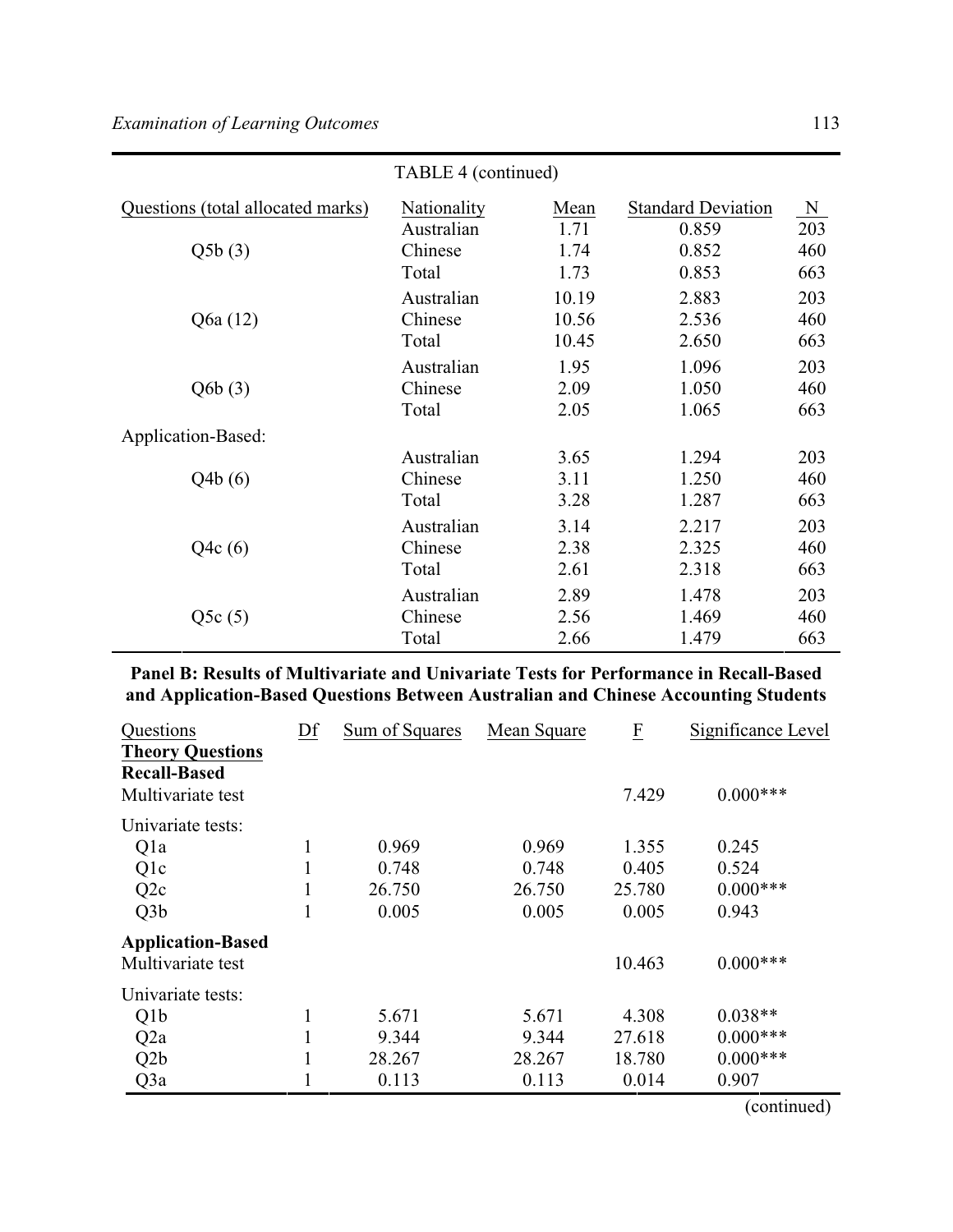| TABLE 4 (continued)                                                    |        |                                            |                                            |                                           |                                              |
|------------------------------------------------------------------------|--------|--------------------------------------------|--------------------------------------------|-------------------------------------------|----------------------------------------------|
| Questions                                                              | Df     | Sum of Squares                             | Mean Square                                | $\overline{\mathrm{E}}$                   | Significance Level                           |
| <b>Practical Questions</b><br><b>Recall-Based</b><br>Multivariate text |        |                                            |                                            | 0.799                                     | 0.551                                        |
| Univariate tests:<br>Q4a<br>Q5a<br>Q <sub>5</sub> b<br>Q6a<br>Q6b      | 1<br>1 | 1.430<br>0.137<br>0.149<br>19.700<br>2.696 | 1.430<br>0.137<br>0.149<br>19.700<br>2.696 | 1.218<br>0.032<br>0.205<br>2.812<br>2.381 | 0.270<br>0.859<br>0.651<br>$0.094*$<br>0.123 |
| <b>Application-Based</b><br>Multivariate test                          |        |                                            |                                            | 12.324                                    | $0.000***$                                   |
| Univariate tests:<br>Q4b<br>Q4c<br>Q5c                                 | 1      | 39.416<br>79.276<br>15.434                 | 39.416<br>79.276<br>15.434                 | 24.698<br>15.082<br>7.128                 | $0.000***$<br>$0.000$ ***<br>$0.008***$      |
| *** Significant at 1%<br>$***$<br>Significant at 5%                    |        |                                            |                                            |                                           |                                              |

Significant at  $10\%$ 

Once again, these results reinforce the argument that national pre-tertiary educational background has a significant effect on local and international student performance in Australian tertiary undergraduate courses. As this is a 300 level unit, the results indicate that even after two years of formal tertiary education, significant performance differences still exist between local and international students.

#### **CONCLUSIONS AND IMPLICATIONS**

We examine the difference in the academic performance of local and international students in an Australian tertiary institution. Results support the argument that student origin has a significant effect on the performance of local and international students in their undergraduate accounting course. Specifically, there are significant differences in the performance of Australian and Chinese accounting students, and on average local students achieve higher scores in the final exam than international students. Results also show that differences between these two groups are greater in theory-based questions than in practical-based questions. Furthermore, the results indicate that the difference in the final exam performance is greater in application-based questions than in recallbased questions. This difference in student performance is still significant after taking into account the effect of student GPA.

This study provides strong support for the notion that a tertiary student's origin affects their academic performance. The study provides an important insight into factors affecting the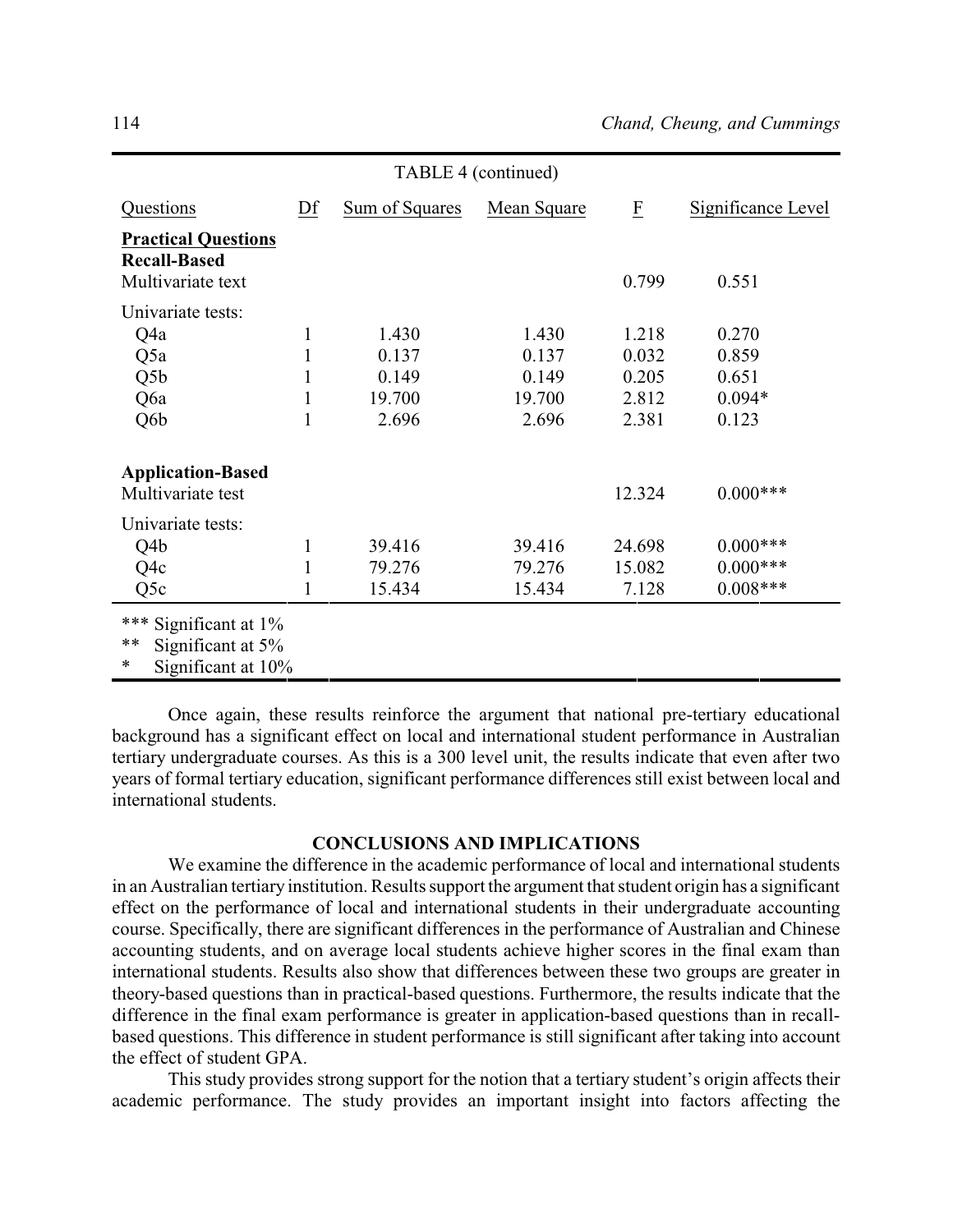performance of local and international tertiary students and raises interesting theoretical issues. It provides evidence that whilst students in tertiaryinstitutions have equal accessto classroom teaching and materials, final exam performance may still depend largely upon where students gain their pretertiary education. Tertiary institutions involved in educating both local and international students need to pay greater attention to the student's origin when designing overall course curriculum and content.

To ensure that both local and international students perform in a similar manner in the final exam, tertiaryeducators need to provide greater "hands-on" experience to students: specifically, how to answer application-based theory and practical questions. Greater consistency in performance between local and international students can be achieved by establishing specific elective courses which focus on developing communication and writing skills: in particular, the ability to interpret and answer various types of critical and analytical-based questions. Tertiary educators can also highlight the difficulties associated with certain types of examination questions that will be assessed in the final exam so that students pay greater attention to these questions in their pre-exam study.

Some limitations of this study need to be recognized. First, this study has examined the difference in performance between local and international students by using only accounting students from two countries enrolled in a 300 level undergraduate unit at an Australian tertiary institution. This may limit the generalizability of the results. Future studies may investigate the performance of local and international students in other courses and tertiary institutions, both in Australia and overseas. Second, this study examines the impact of the pre-tertiary educational background of students, which incorporates the composite effects of national culture, learning approaches and language skills of the students on their performance. Future studies can attempt to detangle the effects of all these variables to provide a richer insight into the factors causing differences in the academic performance of tertiary students. Other variables of a social and environmental nature, and individual student interest, may also help to explain the differences in performance between local and international students which can be examined by future studies.

### **APPENDIX**

### **Extracts from the Research Instrument**

### **Question One**

- (a) What are the main differences between the 'principles-based' approach as opposed to a 'rules-based' approach to standard setting? (6 marks)
- (b) Which type of standard (a principles-based or a rules-based) will be better in overcoming creative accounting practices? Why? (4 marks)
- (c) In what areas is it particularly difficult to restrict creative accounting? (5 marks)

### **REFERENCES**

- Abeysekera, I. 2008. Preferred Learning Methods: A Comparison between International and Domestic Accounting Students. *Accounting Education* (Vol. 17, No. 2) 187-198.
- Auyeung, P., and J. Sands. 1996. A Cross Cultural Study of the Learning Style of Accounting Students. *Accounting & Finance* (Vol. 36, No. 2) 261-274.
- Beattie, V., B. Collins, and B. McInnes. 1997. Deep and Surface Learning: A Simple or Simplistic Dichotomy? *Accounting Education* (Vol. 6, No. 1) 1-12.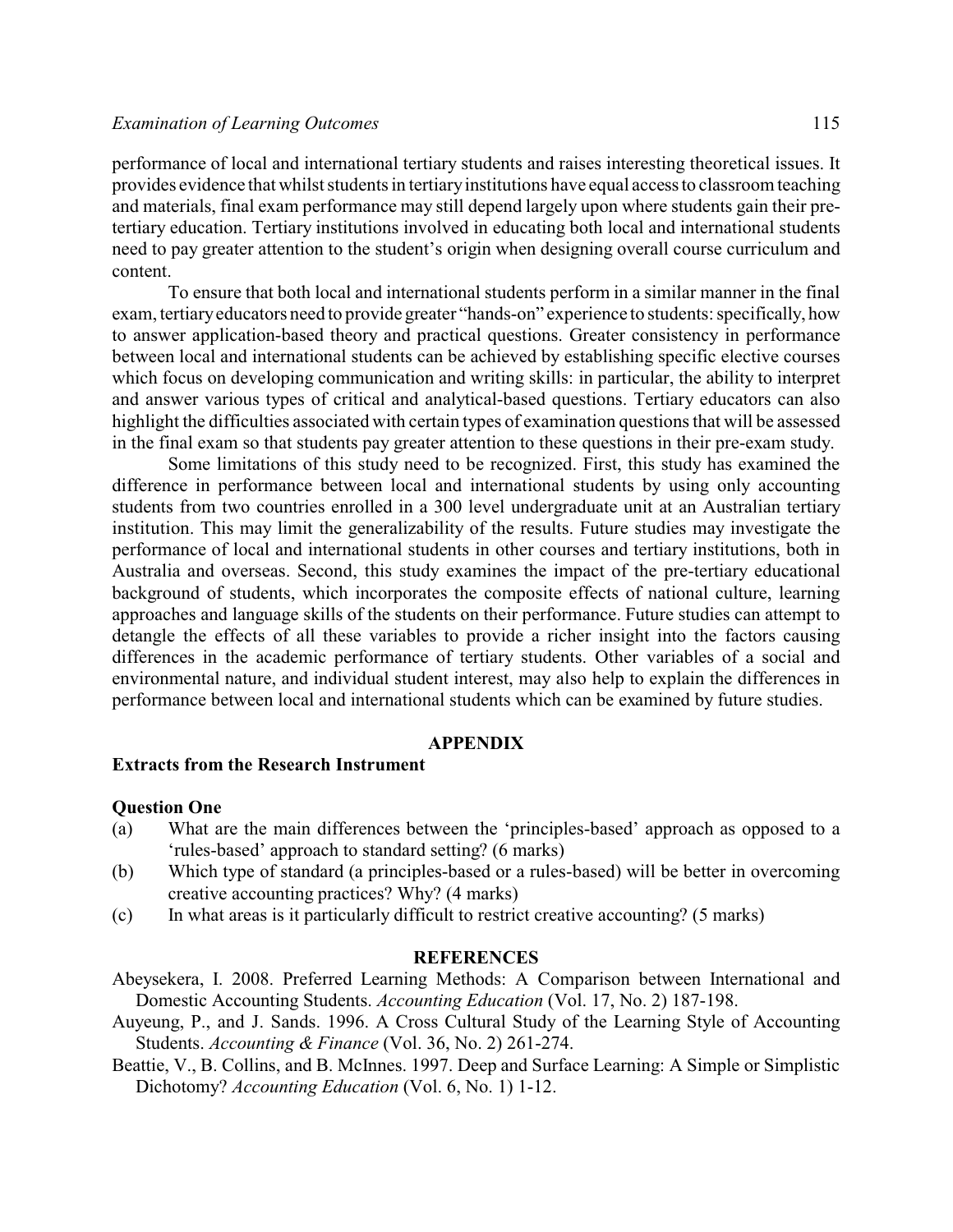- Bennett, R. 2003. Determinants of Undergraduate Student Drop-Out Rates in a University Business Studies Department. *Journal of Further and Higher Education* (Vol. 27, No. 2) 123-141.
- Biggs, J. B. 1994. What are Effective Schools? Lessons from East and West. *Australian Educational Researcher* (Vol. 21, No. 1) 19-39.
	- \_\_\_\_\_\_\_. 1996. *Western Misperceptions of the Confucian-Heritage Learning Culture.* (Melbourne and Hong Kong: Australian Council for Educational Research and Comparative Education Research Centre, University of Hong Kong).
- Booth, P., P. Luckett, and R. Mladenovic. 1999. Accounting Students' Approaches to Learning: Impacts on the Qualityof Learning. *Accounting Education: An International Journal*(Vol. 8, No. 4) 277-300.
- Burns, R. B. 1991. Study and Stress among First Year Overseas Students in an Australian University. *Higher Education Research & Development* (Vol. 10, No. 1) 61-77.
- Chan, S. 1999. The Chinese Learner A Question of Style. *Education and Training* (Vol. 41, No. 6/7) 294-304.
- Clark, R., and S. N. Gieve. 2006. On the Discursive Construction of "The Chinese Learner". *Language, Culture & Curriculum* (Vol. 19, No. 1) 54-73.
- Davidson, R. A. 2002. Relationship of Study Approach and Exam Performance. *Journal of Accounting Education* (Vol. 20, No, 1) 29-44.
- Eley, M. 1992. Differential Adoption of Study Approaches Within Individual Students. *Higher Education* (Vol. 23) 231-254.
- Entwistle, N., and D. Entwistle. 2003. Preparing for Examinations: The Interplayof Memorising and Understanding, and the Development of Knowledge Objects. *Higher Education Research & Development* (Vol. 22, No. 1) 19-41.
- Fuligni, A. J. 1997. The Academic Achievement of Adolescents from Immigrant Families: The Roles of Family Background, Attitudes, and Behavior. *Child Development* (Vol. 68, No. 2) 351- 363.
- Gao, X. 2008. Shifting Motivational Discourses among Mainland Chinese Students in an English Medium Tertiary Institution in Hong Kong: A Longitudinal Inquiry. *Studies in Higher Education* (Vol. 33, No. 5) 599-614.
- Gieve, S. N., and R. Clark. 2005. The Chinese Approach to Learning: Cultural Trait or Situated Response? *System* (Vol. 33, No. 2) 261-276.
- Gow, L., D. Kember, and B. Cooper. 1994. The Teaching Context and Approaches to Study of Accounting Students. *Issues in Accounting Education* (Vol. 9, No. 1) 118-130.
- Hess, R. D., C. Chih-Mei, and T. M. McDevitt. 1987. Cultural Variations in Family Beliefs About Children's Performance in Mathematics: Comparisons among People's Republic of China, Chinese-American, and Caucasian-American Families. *Journal of Educational Psychology* (Vol. 79, No. 2) 179-188.
- Hofstede, G. H. 1983. The Cultural Relativity of Organizational Practices and Theories. *Journal of International Business Studies* (Vol. 2, No. 2) 75-89.
- Huang, G. 1969. *Comparative educational philosophy.* (Taipei, Taiwan: Po Mi Er Press).
- Hudd, S. S., J. Dumlao, D. Erdmann-Sager, D. Murray, E. Phan, N. Soukas, and N. Yokozuka. 2000. Stress at College: Effects on Health Habits, Health Status and Self-Esteem. *College Student Journal* (Vol. 34, No. 2) 217-227.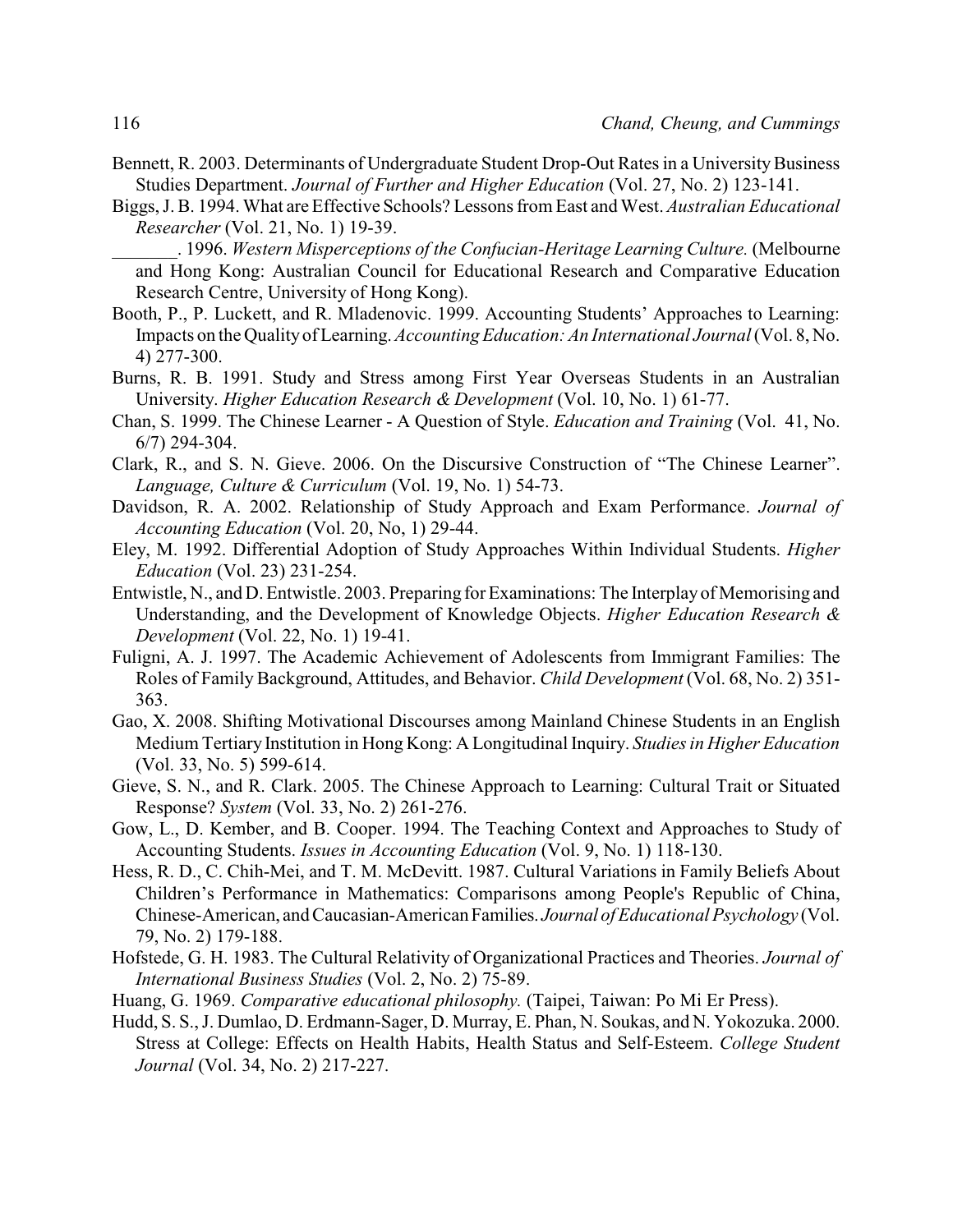- Hui, L. 2005. Chinese Cultural Schema of Education: Implications for Communication between Chinese Students and Australian Educators. *Issues in Educational Research* (Vol. 15, No. 1) 17- 36.
- Hwang, N. C. R., G. Lui, and M. Y. J. W. Tong. 2005. An Empirical Test of Cooperative Learning in a Passive Learning Environment. *Issues in Accounting Education* (Vol. 20, No. 2) 151-165. , and  $\qquad \qquad . 2008$ . Cooperative Learning in a Passive Learning Environment:
- A Replication and Extension. *Issues in Accounting Education* (Vol. 23, No. 1) 67-75.
- IDPEducation Australia. 2011. *International Student Numbers.*Retrieved from [http://www.idp.com/](http://www.idp.com/research/statistics/international_student_numbers.aspx) [research/statistics/international\\_student\\_numbers.aspx](http://www.idp.com/research/statistics/international_student_numbers.aspx).
- Jenkins, E. K., and J. H. Holley. 1990. The Interactive Effect of Language and Question Format on Accounting Students' Performance. *Research in Higher Education* (Vol. 31, No. 1) 61-73.
- Jin, L., and M. Cortazzi. 2006. Changing Practices in Chinese Cultures of Learning. *Language, Culture & Curriculum* (Vol. 19, No.1) 5-20.
- Kember, D. 1996. The Intention to Both Memorize and Understand: Another Approach to Learning? *Higher Education* (Vol. 31, No. 3) 341-354.
- \_\_\_\_\_\_\_. 2000. Misconceptions about the Learning Approaches, Motivation and Study Practices of Asian Students. *Higher Education* (Vol. 40, No. 1) 99-121.
- \_\_\_\_\_\_\_, and L. Gow. 1991. A Challenge to the Anecdotal Stereotype of the Asian Student. *Studies in Higher Education* (Vol. 16, No. 2) 117-128.
- \_\_\_\_\_\_\_, and \_\_\_\_\_\_\_. 1994. An Examination of the Interactive Model of ESL Reading from the Perspective of Approaches to Studying. *Regional English Language Centre Journal* (Vol. 25, No. 1) 1-25.
- Kingston, E., and H. Forland. 2008. Bridging the Gap in Expectations between International Students and Academic Staff. *Journal of Studies in International Education* (Vol. 12, No. 2) 204- 221.
- Leung, D. Y. P., P. Ginns, and D. Kember. 2008. Examining the Cultural Specificity of Approaches to Learning in Universities in Hong Kong and Sydney. *Journal of Cross-Cultural Psychology* (Vol. 39, No. 3) 251-266.
- Li, J. 2002. A Cultural Model of Learning: Chinese "heart and mind for wanting to learn". *Journal of Cross-Cultural Psychology* (Vol. 33, No. 3) 248-269.
- Marton, F., D. Watkins, and C. Tang. 1997. Discontinuities and Continuities in the Experience of Learning: An Interview Study of High-School Students in Hong Kong. *Learning and Instruction* (Vol. 7) 21-48.
	- \_\_\_\_\_\_\_, Q. Wen, and K. C. Wong. 2005. "Read a hundred times and the meaning will appear …": Changes in Chinese University Students' Views of the Temporal Structure of Learning. *Higher Education* (Vol. 49, No. 3) 291-318.
- Mayor, B. M. 2006. Dialogic and Hortatory Features in the Writing of Chinese Candidates for the IELTS Test. *Language, Culture & Curriculum* (Vol. 19, No.1) 104-121.
- McKay, J., and D. Kember. 1997. Spoonfeeding Leads to Regurgitation: A Better Diet Can Result in More Digestible Learning Outcomes. *Higher Education Research & Development* (Vol. 16, No.1) 55-67.
- Niles, S. 1995. Cultural Differences in Learning Motivation and Learning Strategies: A Comparison of Overseas and Australian Students at an Australian University. *International Journal of Intercultural Relations* (Vol. 19, No. 3) 369-385.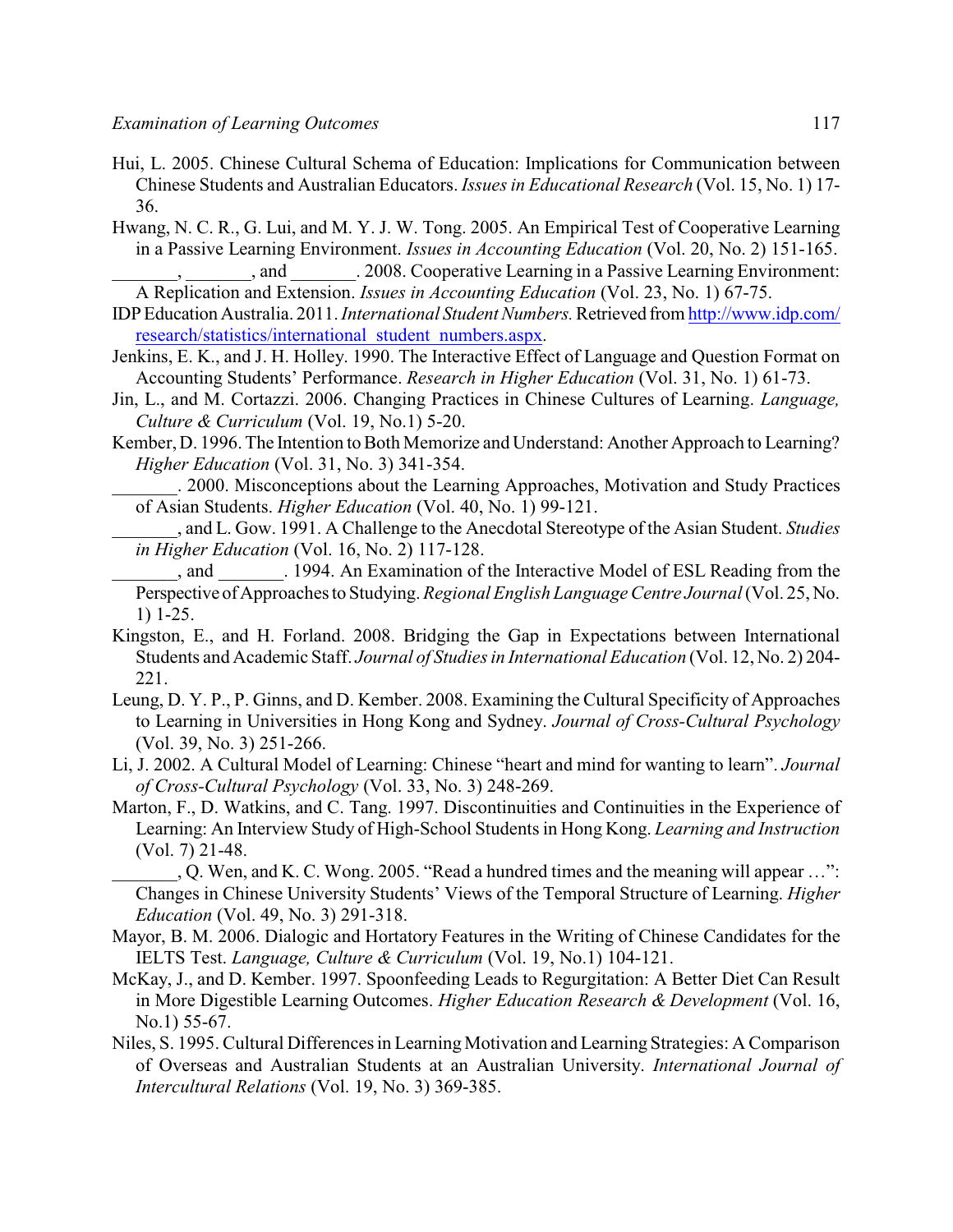- Oropeza, B. A., M. Fitzgibbon, and A. Baron. 1991. Managing Mental Health Issues of Foreign College Students. *Journal of Counseling & Development* (Vol. 69) 280-284.
- Patel, C., and H. Schoch. 2003. The Paradox of the Chinese Learners: Some Evidence of Accounting Students from Australia. (Proceedings of the 4th Asian Academic Accounting Association Annual Conference, Seoul, Korea, October).
- Phillips, D. J. 1990. Overseas Students and Their Impact on the Changing Face of Professional Education in Universities. (Proceedings of the Australian Association for Research in Education Annual Conference: The Changing Face of Professional Education, Sydney University, 27-30 November).
- Ramburuth, P. 2000. Cross Cultural Learning Behaviour in Higher Education: Perceptions Versus Practice. (Proceedings of the 7th International Literacyand Education Research Network (LERN) Conference on Learning, RMIT University, Melbourne, 5-9 July).

\_\_\_\_\_\_\_, and M. Tani. 2009. The Impact of Culture on Learning: Exploring Student Perceptions. *Multicultural Education & Technology Journal* (Vol. 3, No. 3) 182-195.

\_\_\_\_\_\_\_, and R. Mladenovic. 2004. Exploring the Relationship Between Students' Orientations to Learning, the Structure of Students' LearningOutcomes and Subsequent Academic Performance. *Accounting Education* (Vol. 13, No. 4) 507-527.

- Rankin, M., M. Silvester, M. Vallely, and A. Wyatt. 2003. An Analysis of the Implications of Diversity for Students' First Level Accounting Performance. *Accounting and Finance* (Vol. 43) 365-393.
- Rastall, P. 2006. Introduction: The Chinese Learner in Higher Education Transition and Quality Issues. *Language, Culture & Curriculum* (Vol. 19, No. 1) 1-4.
- Reid, S. A. 1989. Learning and Teaching: Hong Kong Polytechnic. (Mimeograph, Hong Kong Polytechnic).
- Richardson, J. T. E. 1994. Cultural Specificity of Approaches to Studying in Higher Education: A Literature Survey. *Higher Education* (Vol. 27, No. 4) 449-468.
- Robotham, D. 2008. Stress AmongHigher Education Students: Towards a Research Agenda.*Higher Education* (Vol. 56, No. 6) 735-746.
- Salili, F., and M. K. Lai. 2003. Learning and Motivation of Chinese Students in Hong Kong: A Longitudinal Study of Contextual Influences on Students' Achievement Orientation and Performance. *Psychology in the Schools* (Vol. 40, No. 1) 51-70.
- Schipper, K. 2003. Principles-Based Accounting Standards. *Accounting Horizons* (Vol. 17, No. 1) 61-72.
- Sharma, D. S. 1997. Accounting Students' Learning Conceptions, Approaches to Learning, and the Influence of the Learning-Teaching Context on Approaches to Learning. *Accounting Education* (Vol. 6, No. 2) 125-146.
- Skyrme, G. 2007. Entering the University: The Differentiated Experience of Two Chinese International Students in a New Zealand University. *Studies in Higher Education* (Vol. 32, No. 3) 357-372.
- Smith, S. N. 2001. Approaches to Study of Three Chinese National Groups. *British Journal of Educational Psychology* (Vol. 71) 429-441.
- Spencer-Oatey, H., and X. Zhaoning. 2006. Chinese Students' Psychological and Sociocultural Adjustments to Britain: An Empirical Study. *Language, Culture & Curriculum* (Vol. 19, No. 1) 37-53.